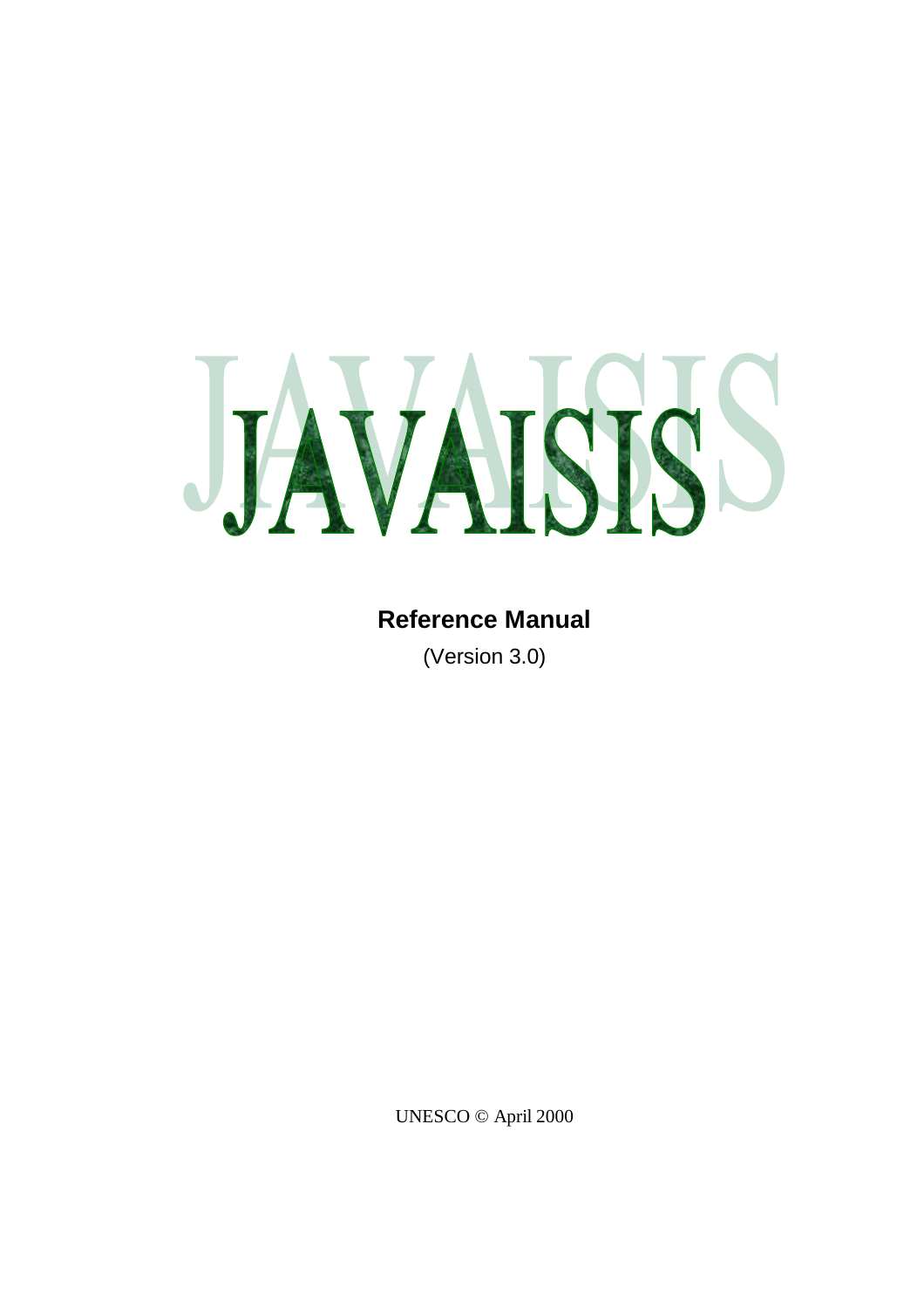### **Credits and history**

JAVAISIS is a multithreading client-server Java application to manage CDS/ISIS databases through an Internet/Intranet connection by means of BIREME's WWWISIS package. The project started in 1997.

The first release, completed in March 1998, was distributed by DBA (Florence, Italy). It included a C++ Server, written by my brother, Alessandro, and a Java Client to get a multiplatform WinISIS-like interface. However, this release only supported browsing, searching and the dictionary (inverted file) display.

The second release shipped in the beginning of April 1999 and was distributed by myself. The Java Server became multithread and multiplatform while the Java Client was added the support for Import and Export of ISO2709 files and hypertextual formats. For the first time, thanks to a more portable Java coding, it was possible to manage CDS/ISIS database on a Macintosh system.

A simple Web site was established to distribute release 2: more than 200 users downloaded both the JAVAISIS Client and Server from all around the world.

The third release, distributed and supported by UNESCO, is the one you are looking at.

The major improvements include a complete multiuser data-entry module with a nice record lock-timeout feature and a simple worksheet format: JAVAISIS now allows to update databases via a remote connection.

My software is fully open source: this means that you are free to modify and redistribute it according to the GPL, GNU General Public License. If you wish so, you can submit your changes and/or additions to UNESCO for including them into the standard JAVAISIS package.

I hope that my work will help you to get the results you want improving the way you work. Please feel free to use e-mail or the JAVAISIS forum to contact me in case you need some help.

Last but not least… I want to thank my brother, Alessandro Enea, who made JAVAISIS possible.

Renato Enea

Programmer: Renato Enea, Italy CDS/ISIS Information Retrieval System, JAVAISIS - **UNESCO** http://www.unesco.org/webworld/isis - Contact: Davide Storti WWWISIS, CISIS - **BIREME** (Brasil)

http://www.bireme.br

Microsoft ®, MS-DOS™, Windows<sup>™</sup> 95, 98, 2000, Windows NT<sup>™</sup> are registered trademarks of Microsoft Corporation, Macintosh® is a registered trademark of Apple Corporation, Java<sup>™</sup> is a registered trademark of Sun Microsystems.

All other trademarks are registered by their respective owners.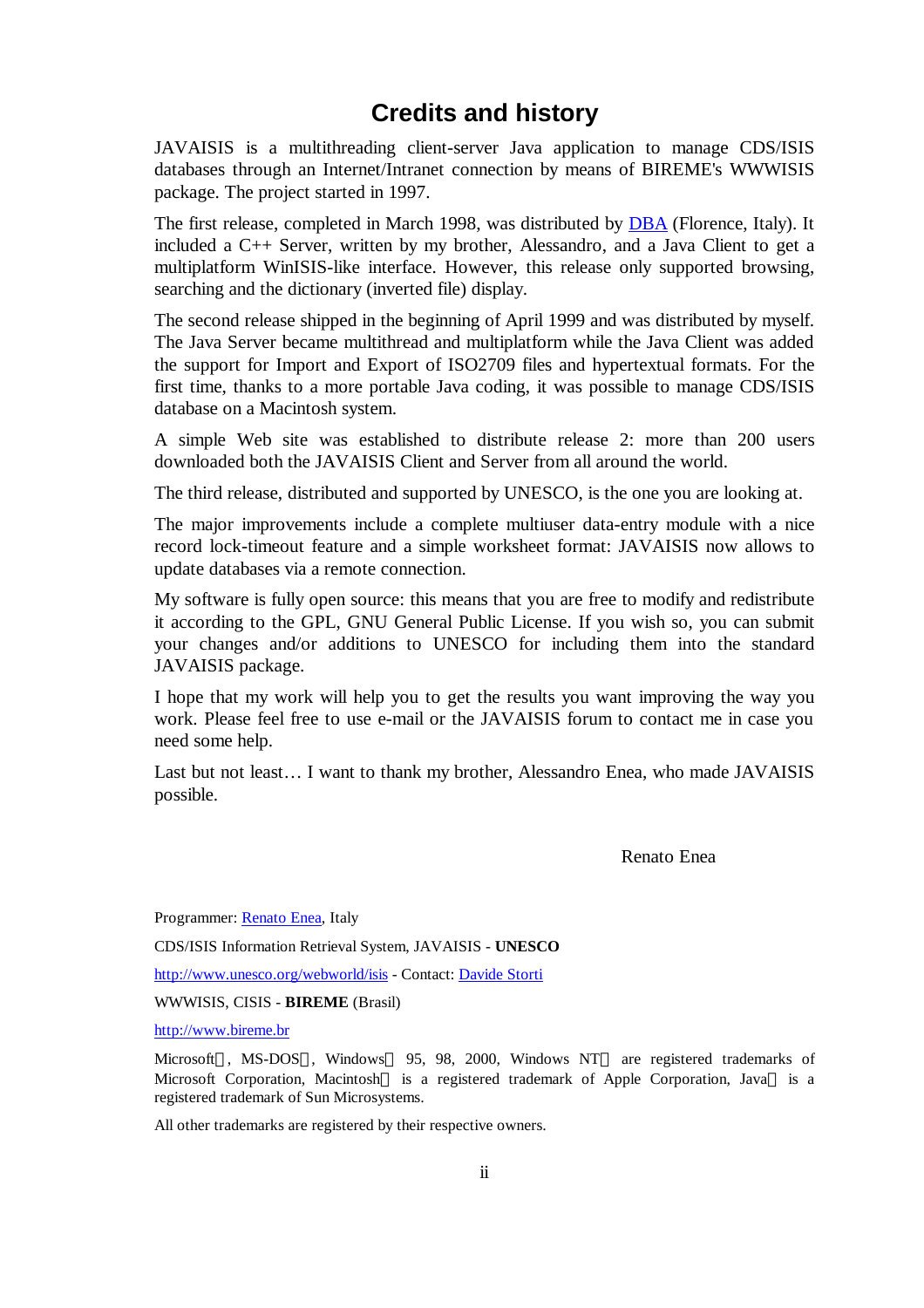#### **JAVAISIS**

#### **NO WARRANTY**

THE INFORMATION AND CODE SUPPLIED IS PROVIDED AS IS WITHOUT WARRANTY OF ANY KIND, EITHER EXPRESS OR IMPLIED, INCLUDING BUT NOT LIMITED TO THE IMPLIED WARRANTIES OF MERCHANTABILITY AND FITNESS FOR A PARTICULAR PURPOSE. IN NO EVENT SHALL UNESCO BE LIABLE FOR ANY DAMAGES WHATSOEVER INCLUDING DIRECT, INDIRECT, INCIDENTAL, CONSEQUENTIAL, LOSS OF BUSINESS PROFITS OR SPECIAL DAMAGES, EVEN UNESCO HAS BEEN ADVISED OF THE POSSIBILITY OF SUCH DAMAGES.

See the GNU General Public License for more details:

http://www.gnu.org/copyleft/gpl.html

You should have received a copy of the GNU General Public License along with this program; if not, write to the Free Software Foundation, Inc., 59 Temple Place - Suite 330, Boston, MA 02111-1307, USA.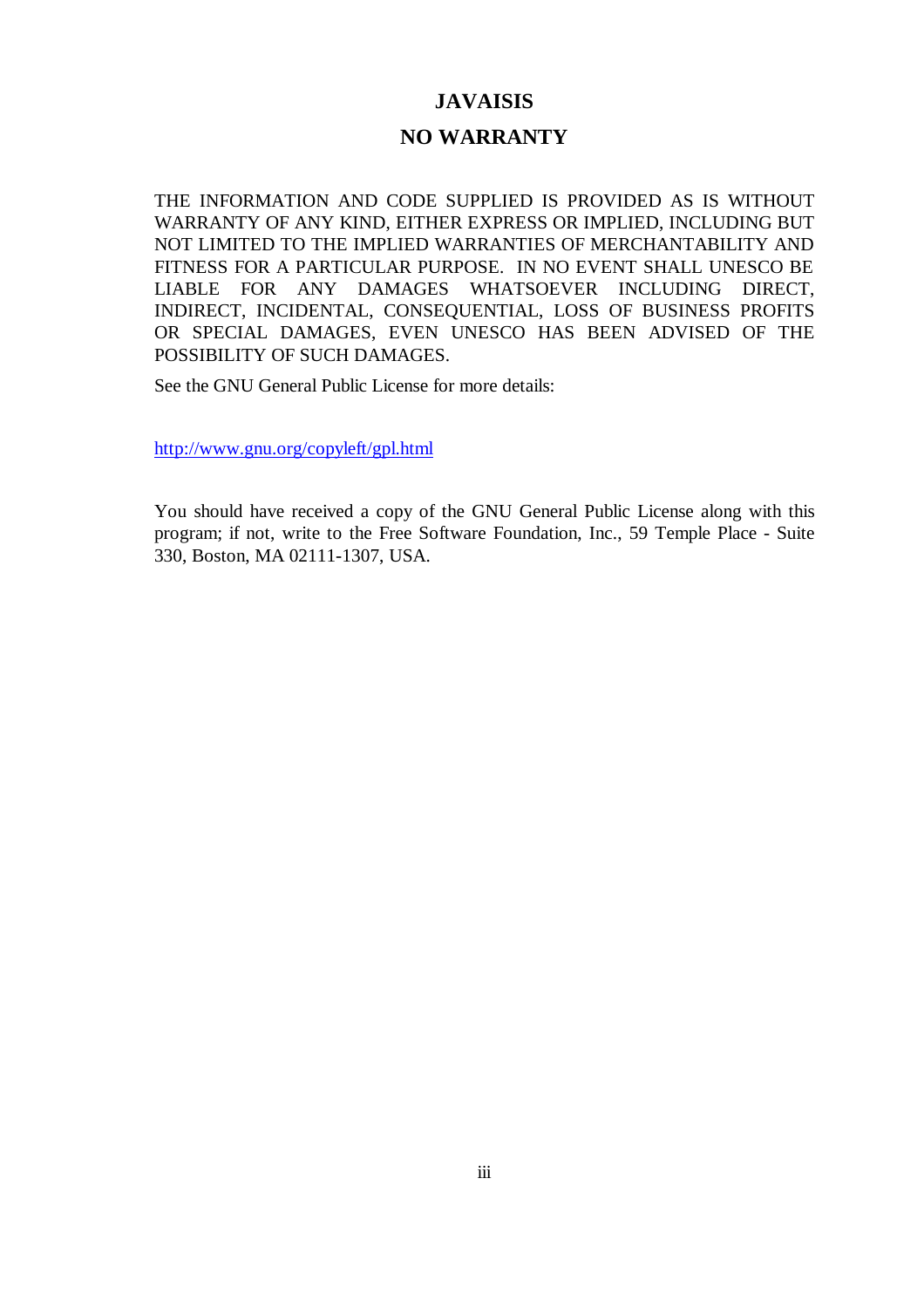### **TABLE OF CONTENTS**

| 1. PACKAGE OVERVIEW                                   | 6              |
|-------------------------------------------------------|----------------|
|                                                       |                |
| A. THE JAVAISIS PACKAGE                               | 6              |
| <b>B. SYSTEM FUNCTIONS</b>                            | 6              |
| <b>C. DATA BASE STRUCTURE</b>                         | $\overline{7}$ |
| D. SYSTEM ARCHITECTURE                                | $\overline{7}$ |
| 1. MENUS                                              | $\overline{7}$ |
| 2. MULTILINGUAL DIALOGUE                              | $\,8\,$        |
| 3. DIALOG BOXES                                       | 9              |
| 4. WINDOWS                                            | 10             |
| 2. JAVAISIS CLIENT INSTALLATION                       | 11             |
| A. HARDWARE AND SOFTWARE REQUIREMENTS                 | 11             |
| <b>B. INSTALLING JAVAISIS CLIENT ON YOUR COMPUTER</b> | 11             |
| <b>C. SYSTEM PARAMETER FILES</b>                      | 12             |
| 1. SERVER.INF: JAVAISIS LIST OF SERVERS               | 12             |
| 2. LANGUAGES.TXT: MULTILINGUAL MENU AND MESSAGES      | 12             |
| 3. DEFLAN.TXT: DEFAULT LANGUAGE                       | 13             |
|                                                       |                |
| <b>JAVAISIS MENUS</b><br>3.                           | 14             |
|                                                       |                |
| <b>THE MAIN WINDOW</b>                                | 14             |
| DATABASE MENU<br>1.                                   | 15             |
| 2. CONFIGURE MENU                                     | 16             |
| 3. ABOUT MENU                                         | 16             |
| <b>B. THE DATABASE WINDOW</b>                         | 17             |
| 2. DATABASE MENU                                      | 19             |
| 3. BROWSE MENU                                        | 20             |
| 4. SEARCH MENU                                        | 21             |
| 5.<br><b>EDIT MENU</b>                                | 22             |
| 6.<br>CONFIGURE MENU                                  | 22             |
| <b>UTILS MENU</b><br>7.                               | 22             |
| THE EXPERT SEARCH WINDOW<br>C.                        | 23             |
| THE DICTIONARY WINDOW<br>D.                           | 25             |
| THE DATA ENTRY WINDOW<br>Е.                           | 26             |
| <b>JAVAISIS DIALOG BOXES</b><br>4.                    | 30             |
| <b>OPEN DIALOG BOX</b><br>A.                          | 30             |
| <b>IMPORT DIALOG BOX</b><br>В.                        | 30             |
| C.<br><b>EXPORT DIALOG BOX</b>                        | 32             |
|                                                       |                |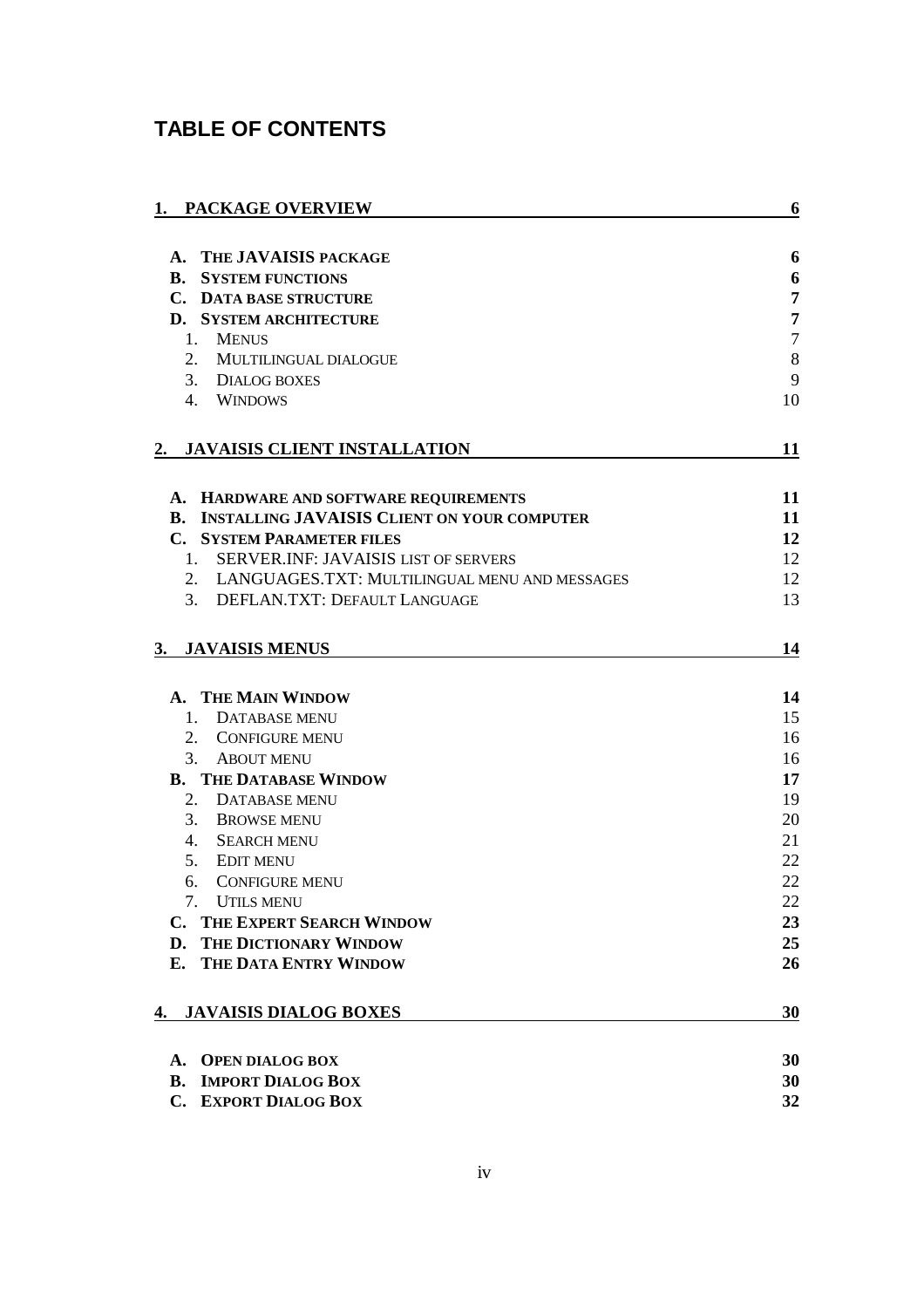| THE JAVAISIS SERVER<br>5.                                                                                           | 34 |
|---------------------------------------------------------------------------------------------------------------------|----|
|                                                                                                                     | 34 |
| A. HARDWARE AND SOFTWARE REQUIREMENTS<br><b>INSTALLING JAVAISIS SERVER ON YOUR COMPUTER</b><br>$\mathbf{R}_{\cdot}$ | 34 |
| $1 \quad$                                                                                                           |    |
| <b>JAVAISIS SETUP</b>                                                                                               | 34 |
| <b>C. SYSTEM PARAMETER FILES</b>                                                                                    | 35 |
| <b>SETUP INF: IP PORT PARAMETERS</b><br>$\mathbf{1}$                                                                | 35 |
| $\mathcal{D}$<br><b>DBLIST: LIST OF SHARED DATA BASES</b>                                                           | 35 |
| 3. DBN.CIP: DATA BASE PATH PARAMETERS                                                                               | 36 |
| DBN FMT: DATA ENTRY WORKSHEETS<br>$\overline{4}$                                                                    | 36 |
| THE JAVAISIS FORMATTING LANGUAGE<br>6.                                                                              | 38 |
| A. FORMATTING RULES                                                                                                 | 38 |
| <b>MASTER FILE NUMBER (MANDATORY)</b><br>$\mathbf{1}$ .                                                             | 38 |
| $2^{\circ}$<br><b>END SPACING</b>                                                                                   | 38 |
| <b>B.</b> NEW COMMANDS                                                                                              | 38 |
| $\mathbf{1}$<br>CHARACTER FORMATTING COMMANDS                                                                       | 38 |
| 2 <sub>1</sub><br>ADDING HYPERTEXT LINKS TO FORMATS: THE LINK COMMAND                                               | 39 |
| $\mathcal{E}$<br>ADDING HYPERTEXT LINKS TO SEARCH                                                                   | 39 |
| ADAPTING JAVAISIS TO LOCAL REQUIREMENTS<br>7.                                                                       | 40 |
| A. CREATING A NEW LANGUAGE VERSION (CLIENT)                                                                         | 40 |
| R.<br><b>LANGUAGE CODING</b>                                                                                        | 40 |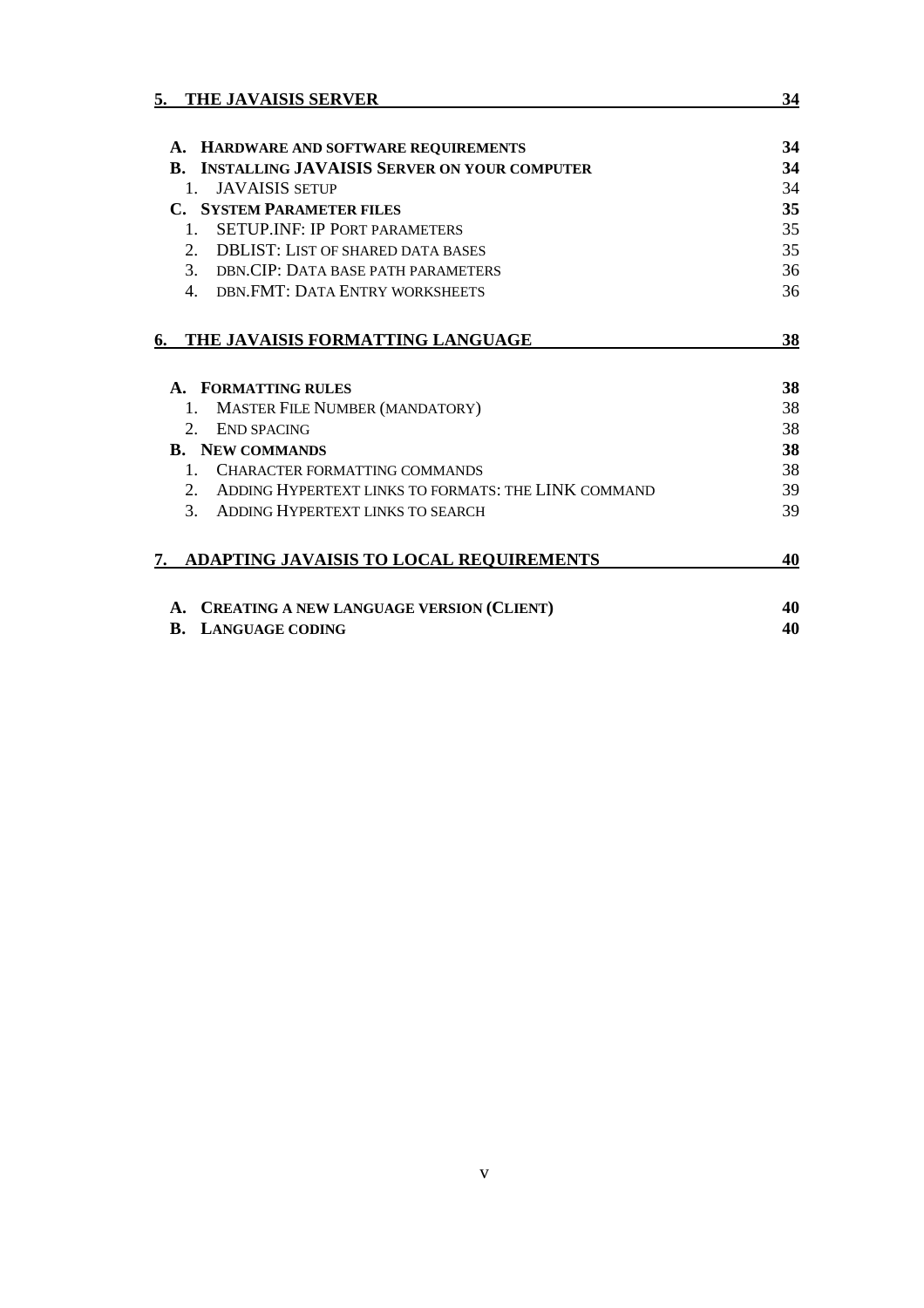## **1. Package overview**

## *A. The JAVAISIS package*

JAVAISIS is a multilingual TCP/IP client-server suite for CDS/ISIS data bases. In other words, it allows to access and manage remote data bases on several platforms (Windows, Linux/Unix, Macintosh). CDS/ISIS is a non-numerical information storage and retrieval software developed by UNESCO. You can find more information at:

http://www.unesco.org/webworld/isis

The JAVAISIS package consists of two distinct software:

- 1. JAVAISIS Server: allows to share CDS/ISIS data bases through a TCP/IP network (Internet, Intranet o Extranet);
- 2. JAVAISIS Client: the interface to access the data bases shared through the Server. It provides management facilities such as browsing and searching.

For further information and the most recent updates, you can consult the JAVAISIS official web page at:

http://www.unesco.org/webworld/isis/javaisis.htm

or the mirror site:

http://web.tiscalinet.it/javaisis

In order to use the JAVAISIS client, you should know about a JAVAISIS server to connect to or share your own data bases. This manual will first examine the client's features and how to connect a shared CDS/ISIS data base and then how to set up the server to share yours.

### *B. System functions*

The major functions provided by JAVAISIS allow you to:

- Share data bases through a TCP/IP network
- Retrieve records by their content, through the sophisticated CDS/ISIS search language;
- Display the records or portions thereof according to your requirements;
- Create and modify records in a given data base;
- Import and export records using the ISO2709 format.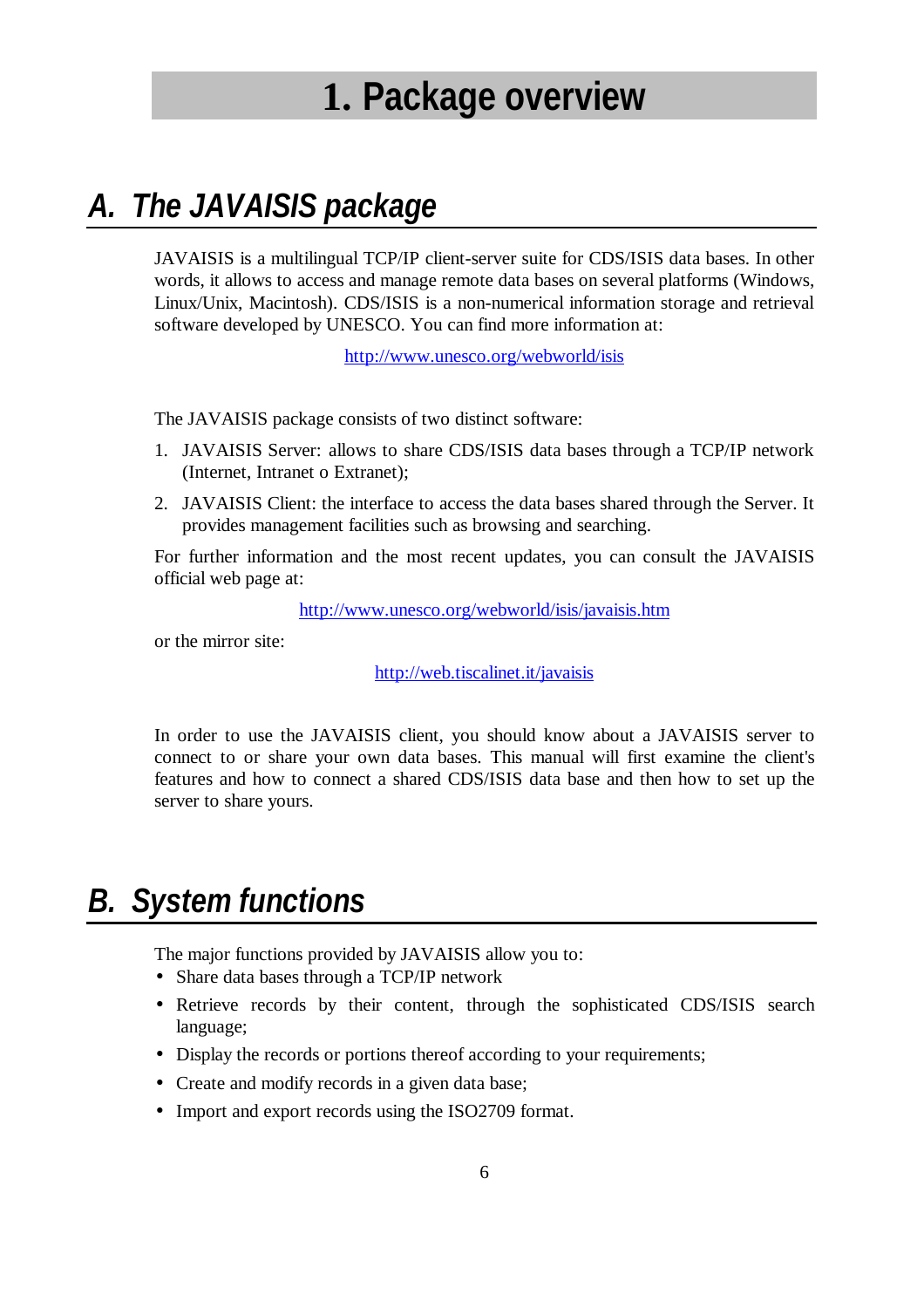### *C. Data base structure*

The JAVAISIS client and server access standard CDS/ISIS data bases. JAVAISIS Server is based on Bireme's WWWISIS software:

http://www.bireme.br/wwwisis1.htm

Please refer to the WWWISIS Reference Manual to know about specific issues on a given platform. For example, under Microsoft Windows you can use CDS/ISIS data bases without any conversion, while under Linux an export-import process will be necessary. The import tool comes with the standard WWWISIS release.

The CDS/ISIS for Windows Reference Manual contains more details on the structure of a CDS/ISIS data base (Chapter 1 - System overview: Data base structure).

### *D. System architecture*

The JAVAISIS Client user interface reproduces as close as possible the graphical interface of CDS/ISIS, including its menu system which allows to access the various services. In order to manage your *remote* data bases you must also learn a number of *techniques* which are specific to CDS/ISIS technology, such as the search language (if you are a user) or the formatting language (if you are a provider). Techniques are in turn implemented by using the proper *tools* provided by JAVAISIS. For example, if you want to carry out a search in a data base, you must first select the appropriate menu option and formulate a search expression following the rules of the CDS/ISIS search language.

### **1. Menus**

You select the operations to be performed by choosing the relevant command from *menus* that the system displays on the screen. A command is an instruction that tells JAVAISIS to perform a certain operation. A menu is a list of commands from which you will make your choice. Menus are displayed in the menu bar at the top of the JAVAISIS main window and at the top of every Database window, just below the title bar. To select a command, first click on the appropriate menu with the left mouse button (this will display the commands available on the selected menu). Then point to the desired command and click the left mouse button.

Note that the various menus may in actual fact be different from the ones displayed in this manual, as each user may change the layout of menus, as well as the corresponding command descriptions. When a menu is displayed, some commands may appear dimmed (i.e. displayed in a light gray color). These commands may not be selected, as they are not operational in that particular context.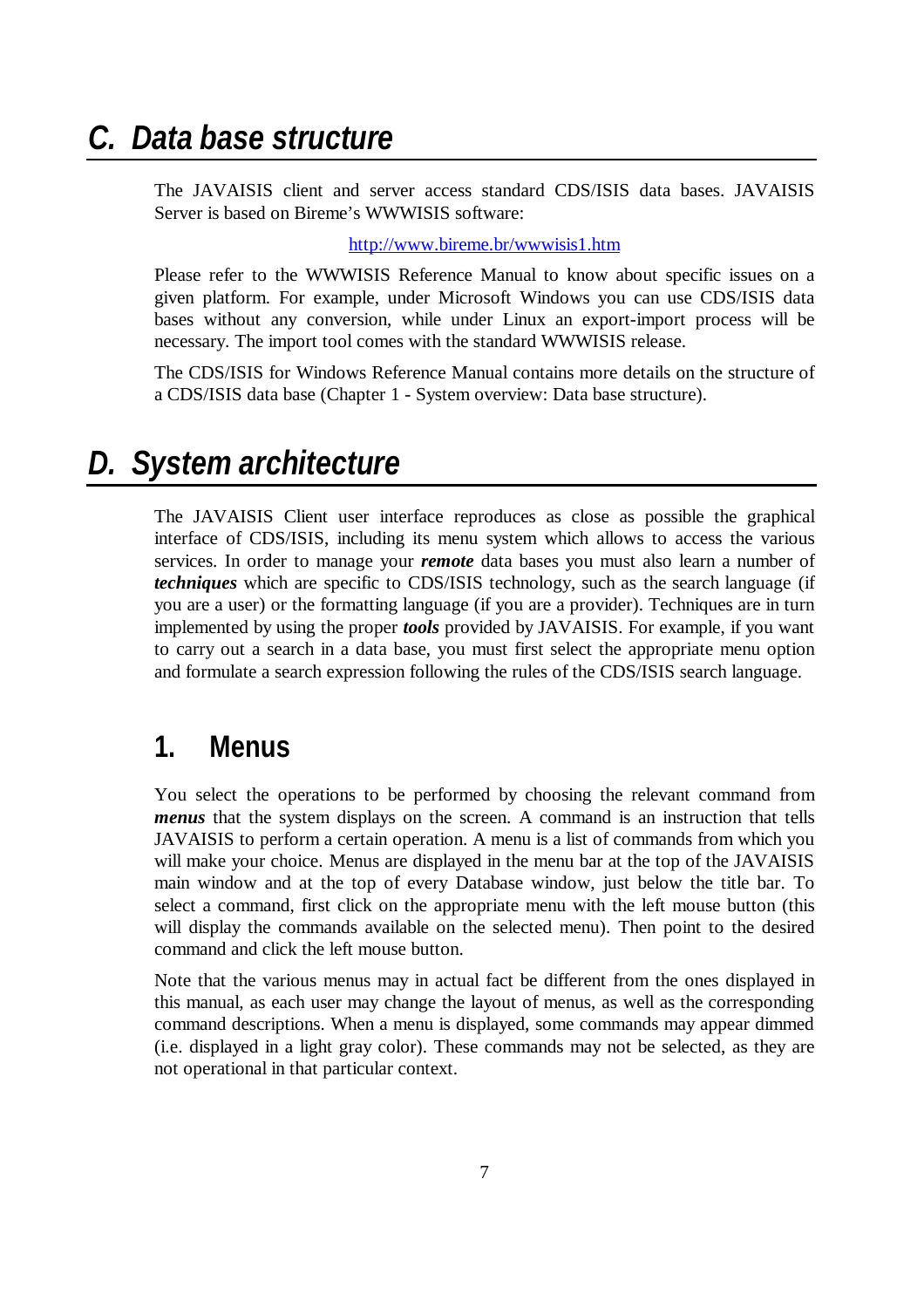Below is an example of the Database menu:



Figure 1 : The main JAVAISIS menu

All JAVAISIS menu options are described in detail in Section 3.

### **2. Multilingual dialogue**

JAVAISIS is fully interactive and multilingual. The latter facility is particularly interesting as it allows you to select the language in which the system menus and messages will be displayed.

Each time it starts JAVAISIS displays the menus in the default language selected by your data base manager when the system was installed on your machine. You may change the dialog language at any time, by executing the *Change Language* command in the **Configure** menu. This will display the list of available languages. To select a language click on the desired one with the left mouse button. From that point onwards all menus, system messages and prompts will be in the language you have chosen.

You can decide to set the current language as default language executing the *Save Configuration* in the **Configure** menu.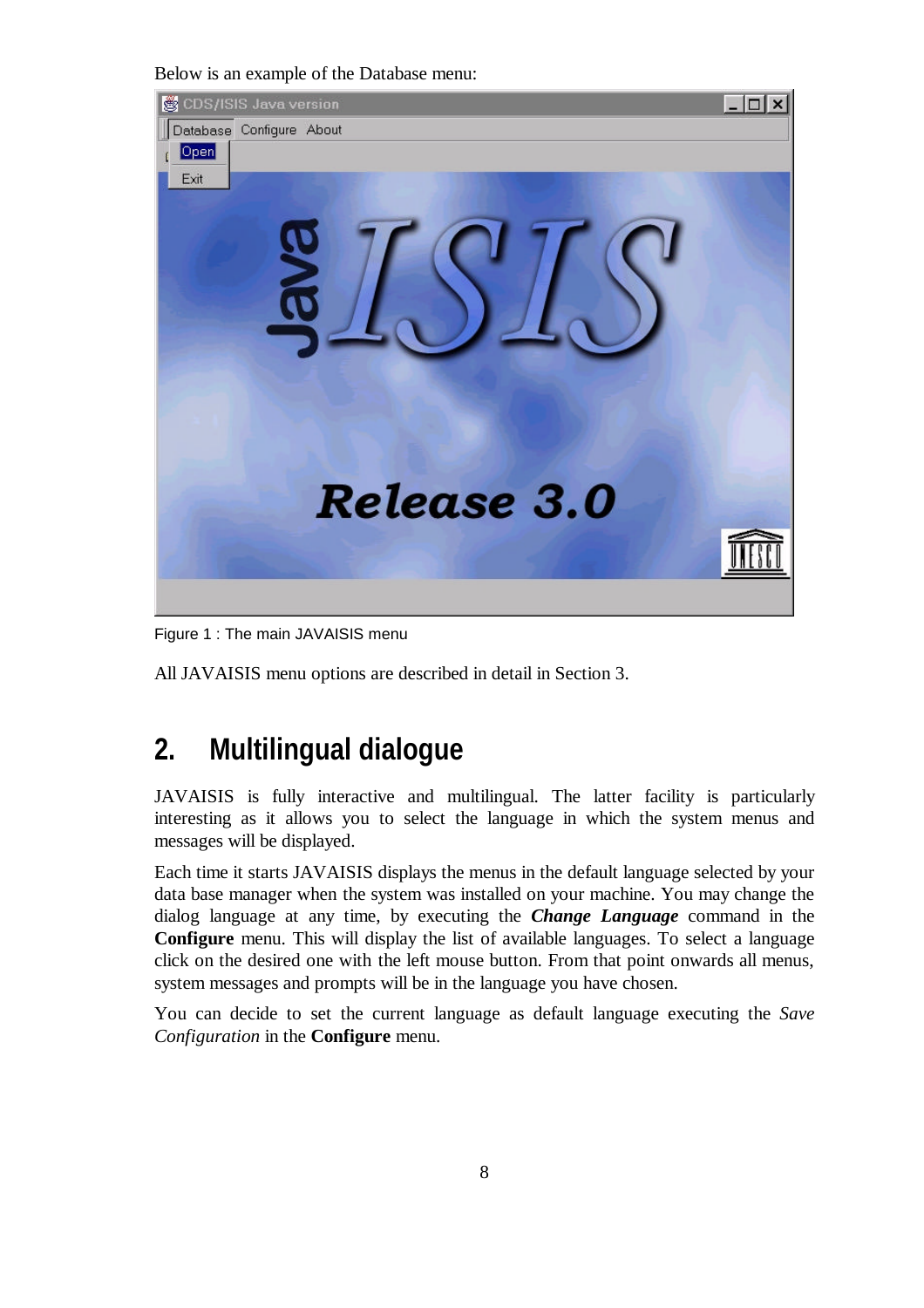## **3. Dialog boxes**

In some cases JAVAISIS needs additional information before it can execute a command. You provide this information by selecting options in a special type of window called a *dialog box*. For example, the Export dialog box is shown below:

| Export ISO2709 - cds, TEST Server          |                                                     |  |
|--------------------------------------------|-----------------------------------------------------|--|
| Name of the output file                    | C:\Javaisis\mst.iso                                 |  |
| <b>Field Separator</b><br>Record Separator | Export:<br>C Range of MFN's<br>C Search results     |  |
| >From MFN                                  | 999999<br>to MFN                                    |  |
| Reformatting FST<br>Tag containing MFN     | Renumber records from MFN<br>Gizmo conversion table |  |
|                                            | Execute<br>Cancel                                   |  |

Figure 2 : Sample JAVAISIS Dialog Box

All JAVAISIS Dialog Boxes are described in detail in Section 4.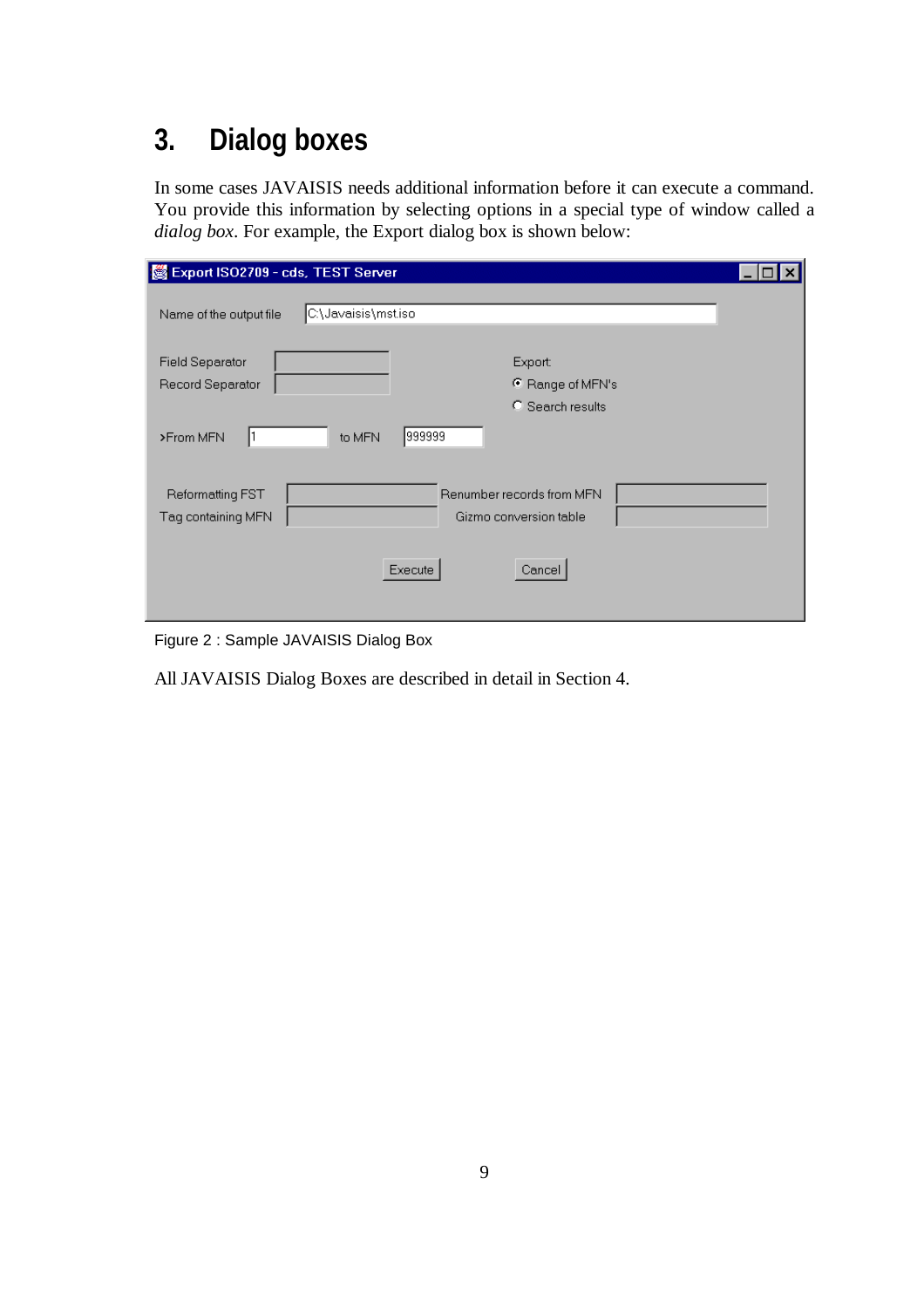## **4. Windows**

JAVAISIS uses different types of **windows** which are designed for a specific purpose. For example, to display a record of a data base it will use the **data base window** (see the sample below), to carry out a search the **search window**, or to enter data in a record the **data entry window**. These are automatically put on the screen as soon as you select the corresponding menu command. All JAVAISIS Windows are described in detail in Section 3.



Figure 3 : Sample Data base window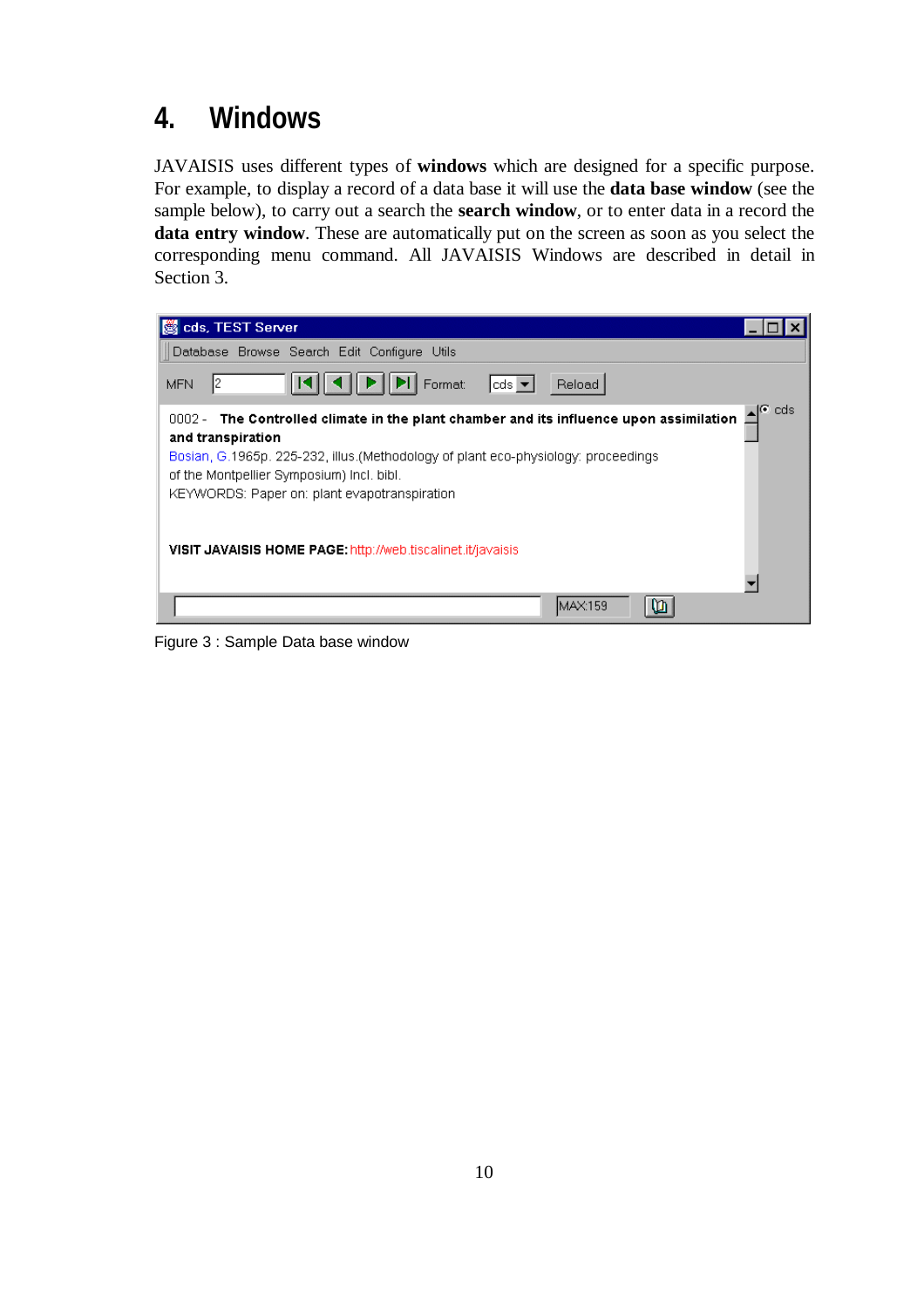# **2. JAVAISIS Client installation**

## *A. Hardware and software requirements*

The minimum and recommended hardware requirements for running JAVAISIS on Windows systems are the following:

| CPU:              | Pentium at 100Mhz or higher recommended                             |  |  |
|-------------------|---------------------------------------------------------------------|--|--|
| RAM:              | 16Mb or more recommended                                            |  |  |
| <b>HARD DISK:</b> | with at least 4Mb free                                              |  |  |
| VIDEO:            | VGA 640x480 TRUE color (super VGA 800x600 or higher<br>recommended) |  |  |

Windows 95 or higher

JAVAISIS doesn't run under Windows 3.1, it runs under Windows 95, Windows 98, Windows NT and Windows 2000 without specific known problems.

If the Java Virtual Machine (JVIEW.EXE) is not installed in your **Windows** system, or if you have problems to run JAVAISIS please read carefully our Web site http://web.tiscalinet.it/javaisis or write us at: javaisis@tiscalinet.it

For any **Unix** systems, download and install the Java Development Kit or the Java Runtime Environment for your platform and look for the requirements; see on URL http://www.javasoft.com

For **Macintosh** systems you have to use a porting of the Java Development Kit or of the Java Runtime Environment. We have tested the Client with MRJ System Development Kit 2.0.1 Early Access 2 that is an implementation of JDK 1.1.3.

## *B. Installing JAVAISIS Client on your computer*

JAVAISIS Client is distributed as a compressed file, one for each supported platform:

- 1. **javaisis.zip** for Windows platforms;
- 2. **javaisis.tar.gz** for Unix platforms;
- 3. **javaisis.sea.hqx** for Macintosh platforms.

You may expand any of the above files in any position of your hard disk or your file system.

A **javaisis** directory will be created and all the necessary files will be copied inside.

The compressed file can be deleted as soon as the extraction process is concluded.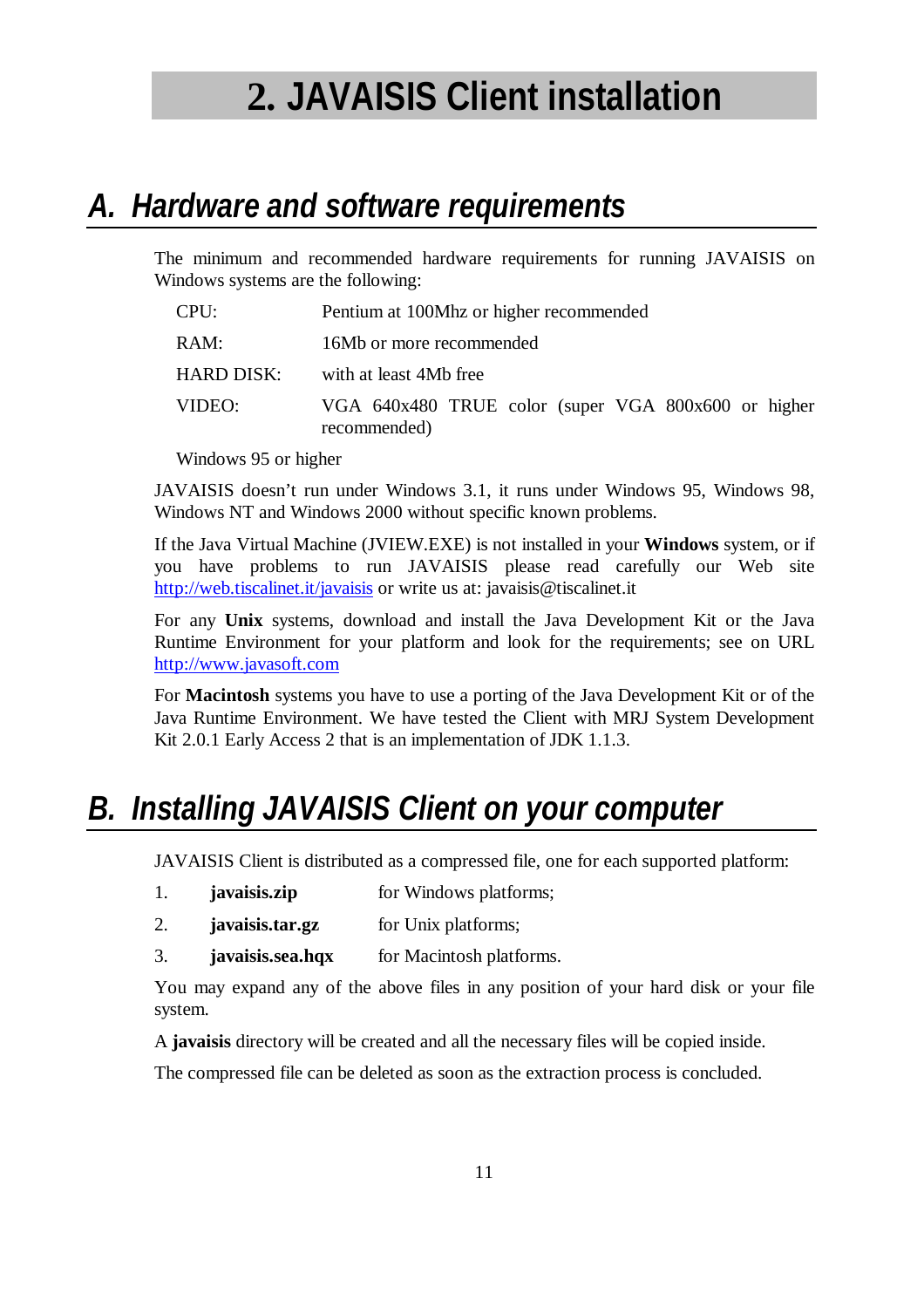### **1. SERVER.INF: JAVAISIS list of servers**

The file **SERVER.INF** contains the list of available JAVAISIS servers. Note that each server can contain more than one shared data base. During the installation process, a default **SERVER.INF** file is created. This file is read only once each time the JAVAISIS Client starts.

**SERVER.INF** is a standard ASCII text file which may be edited with any text editor such as **Notepad**. Each parameter starts on a new line and must comply the following format:

#### **hostname:port:label**

where:

| hostname | is the name of the remote JAVAISIS server (or its IP address);       |
|----------|----------------------------------------------------------------------|
| port     | is the TCP/IP port number used by that particular JAVAISIS server;   |
| label    | is a user friendly name of the server that appears when you open the |
|          | data base servers list from the "Database" menu.                     |

You can insert as many lines as the JAVAISIS servers you know.

### **2. LANGUAGES.TXT: Multilingual menu and messages**

In the Windows version of CDS/ISIS both menus and system messages are stored in CDS/ISIS data bases, by default located in special system directories **\winisis\menu** and **\winisis\msg**. The JAVAISIS Client system file **LANGUAGES.TXT** contains both menus and system messages, in all available languages. It may be edited with any text editor such as **Notepad** in order to change the default description or to create a new language version, as will be explained later in chapter 7. "Creating a new language version".

The general format of the LANGUAGES.TXT file is:

[*Language 1 label] Menus and Messages of Language 1* [*Language 2 label] Menus and Messages of Language 2*

You can add comments anywhere using the ; *(semicolon)* character at the beginning of the line.

*Example:*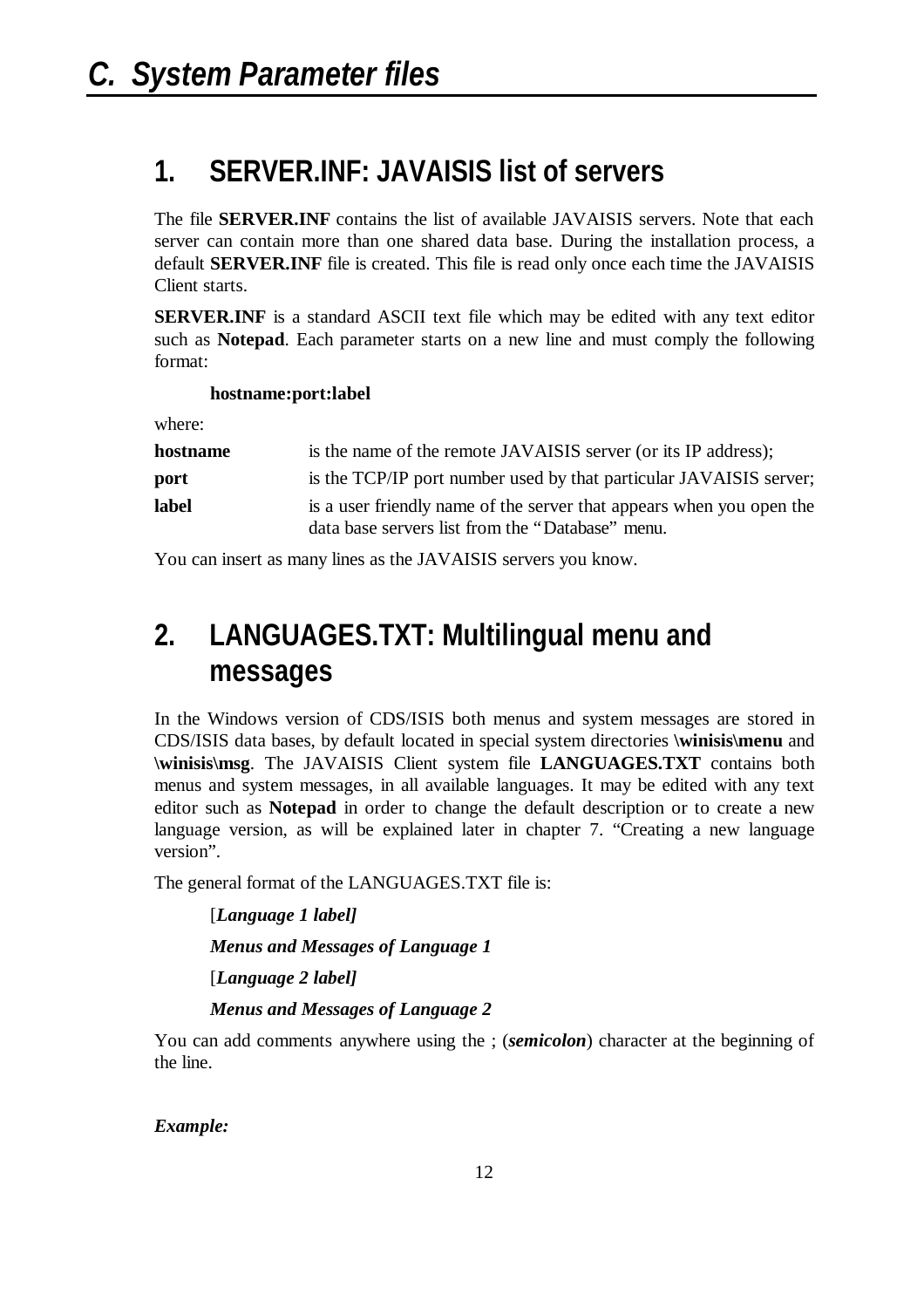#### *; This is a comment to the languages.txt file*

In order to set the default language select the "Save Configuration" command from the **Configure** menu.

### **3. DEFLAN.TXT: Default Language**

This file stores the default language and its automatically maintained by JAVAISIS Client.

YOU DON'T HAVE TO MODIFY IT !!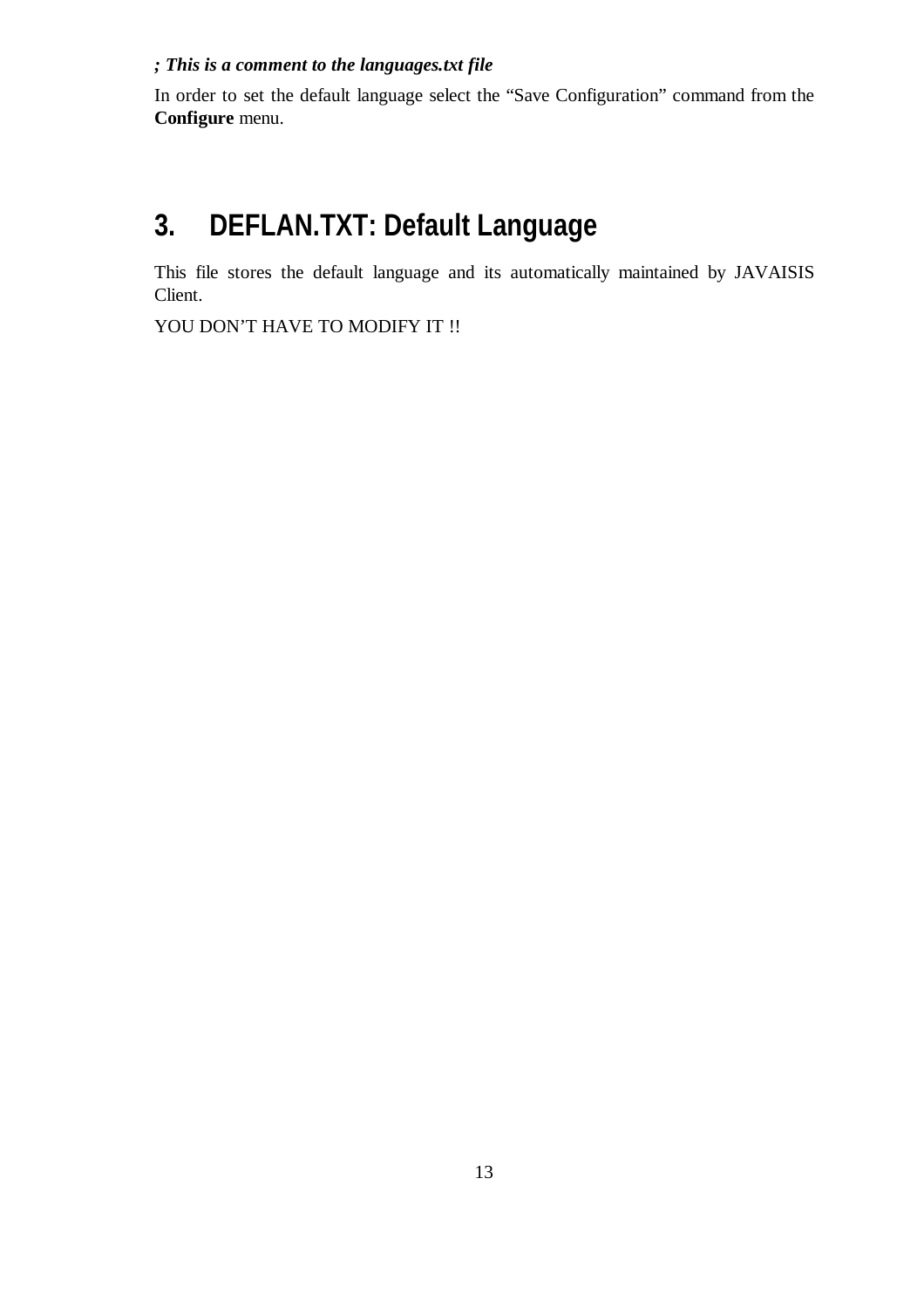# **3. JAVAISIS Menus**

## *A. The Main Window*

This window is displayed each time JAVAISIS is started.



Figure 4 : Main Window

The main components of this window are:

- the **window title bar**, at the top of the window;
- the **menu bar**, which provides access to all the JAVAISIS functions (some of these functions may also be activated by clicking on the various buttons of the tool bar);
- the **tool bar**, located just under the menu, which provides a quick mouse access to the most frequently used functions of JAVAISIS. This version just includes one button to open a data base server;
- the **status bar**, at the bottom of the window, which is normally used to display help messages (for instance, network error messages).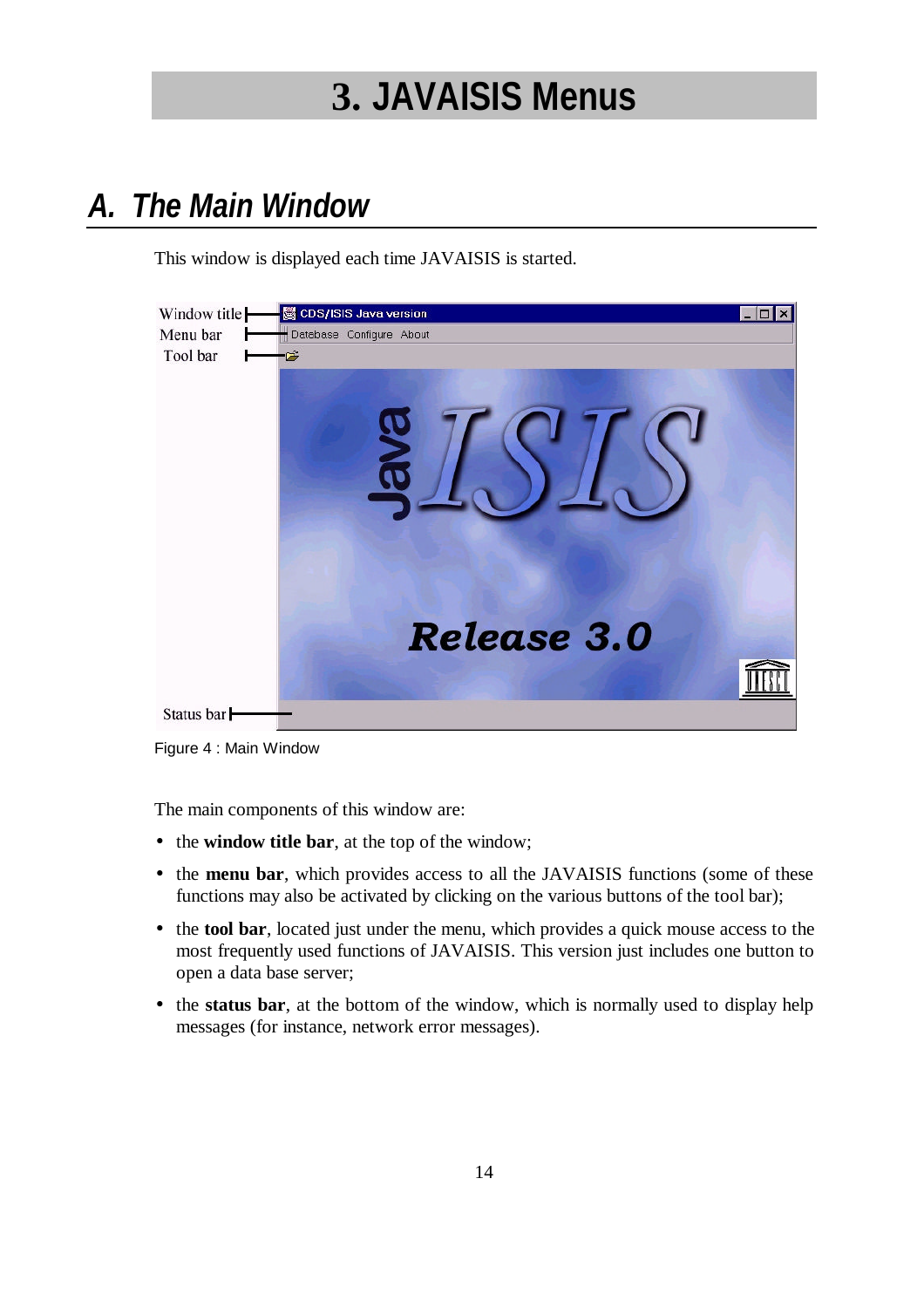The following sections describe each menu in detail.

### **1. Database menu**

This menu contains the following commands:

| B<br>CDS/ISIS Java version |  |
|----------------------------|--|
| Database Configure About   |  |
|                            |  |
| Exit                       |  |

Figure 5 : Database Menu

### **i. Open**

Here there is a fundamental difference between JAVAISIS and CDS/ISIS for Windows: in JAVAISIS before opening a data base, you must open a connection with a JAVAISIS server. Once the connection is successfully activated, the server's default database will show its first record in a new window.

You open a new connection by choosing the "*Open*" option from the "*Database*" menu

or by clicking the open data base button on the toolbar:

Then, JAVAISIS will display the **List of available servers** dialog box. One click will be enough to start the connection. Note that connecting a remote server could take a while and that the attempt could fail. During the connection, you will loose the control of JAVAISIS Client. If the connection fails, you will receive a "*Network error*" message in the status bar and JAVAISIS will be re-activated.

After a successful opening of a connection, the a new **data base window** is displayed to the user and the default database is shown.

You can open several connection to the same JAVAISIS server in order to see several data bases in different **windows**.

### **ii. Exit**

This command terminates the operations and close JAVAISIS. All data base windows will be closed.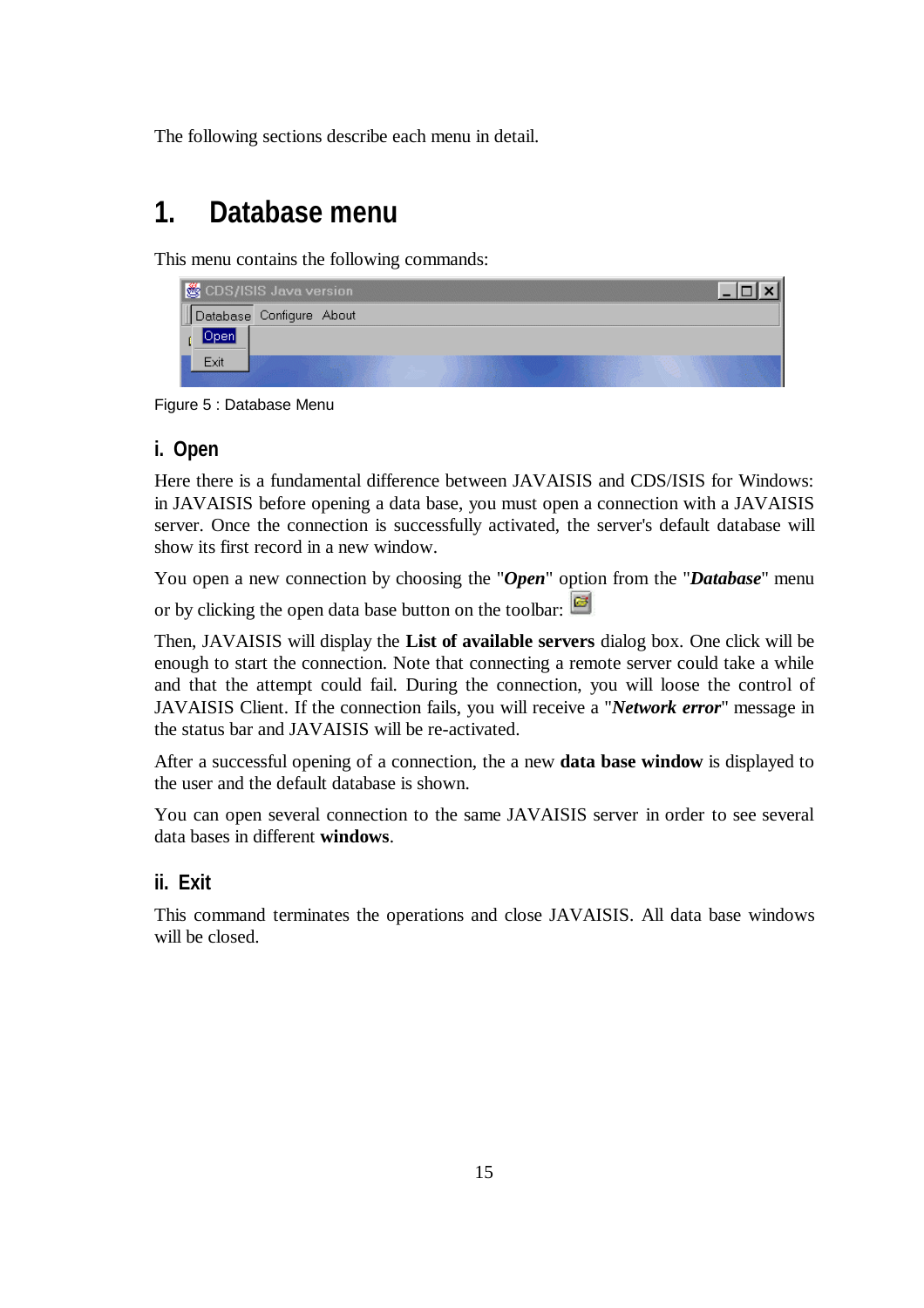## **2. Configure menu**

This menu contains the following commands:



Figure 6 : Configure Menu

### **i. Change Language**

This command allows you to change the language in which menus, windows, prompts and system messages will be displayed. Initially JAVAISIS will start in the language selected as default in the **deflan.txt** file. When you select this command a list of available languages is displayed from which you may select the one desired. You can change the order by which the languages are listed changing the order of the language labels, menus and messages in the **languages.txt** file. Once selected, a language remains in effect until you change it again. Note, however, that any window opened before you change the dialogue language, will remain in the language it was when it was initially opened.

### **ii. Save Configuration**

This command allows to save the current language in use as default language.

### **iii. View Configuration**

This command is disabled in this version.

### **3. About menu**

This menu allows you to display the JAVAISIS Copyright notice, credits and version number.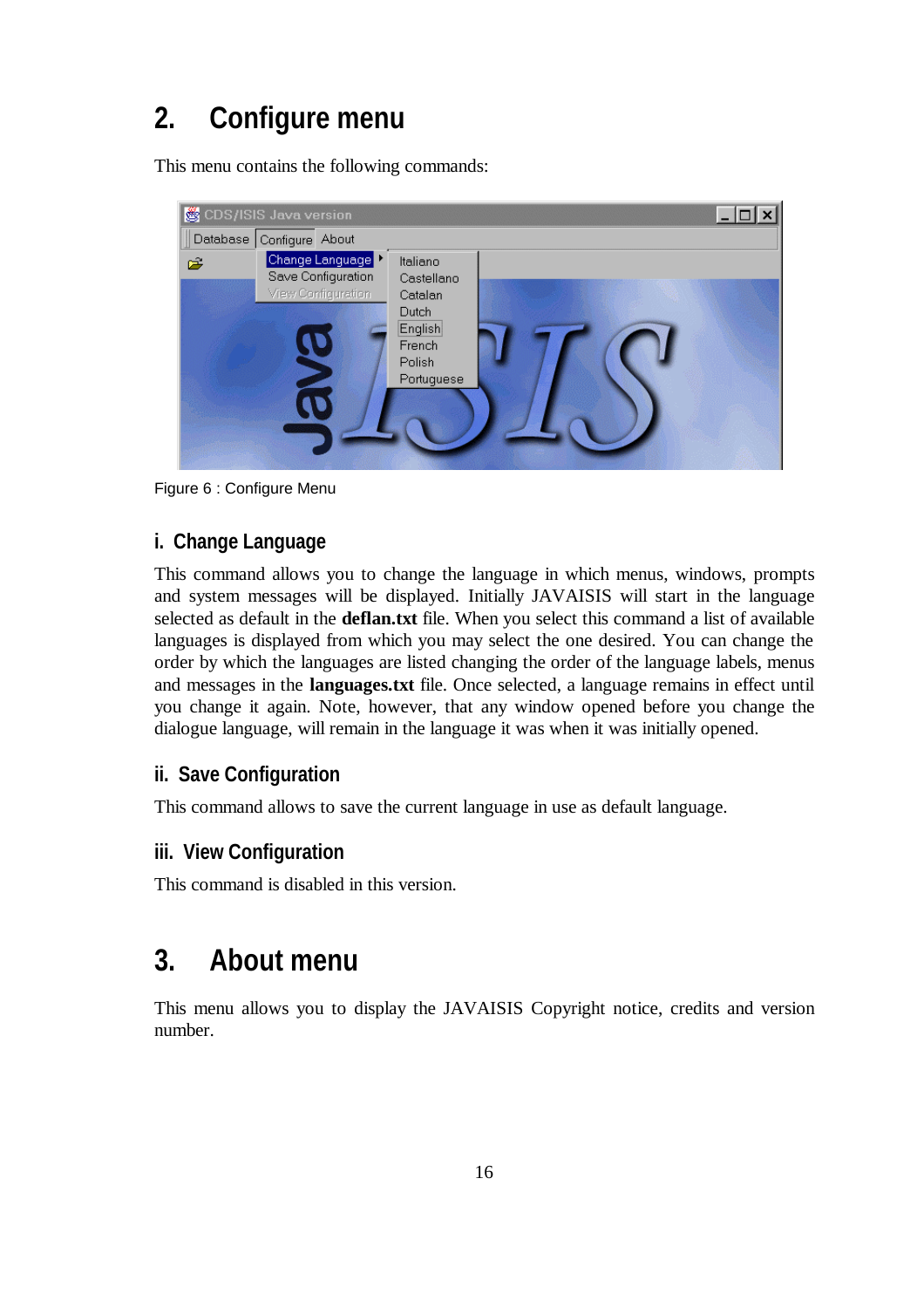## *B. The Database Window*

The data base window, a sample of which is shown below, is displayed when you open a connection to a JAVAISIS server. It displays the current record according to the currently selected display format. The contents of this window may be modified by selecting applicable commands in the **Browse menu**.

The **window title** shows the data base actually selected and the friendly **name** of the JAVAISIS server to which you are connected.

On the right side of the window one or more radio buttons represents the list of the data bases available on the current server; clicking one of them will automatically close the current data base and open that one.



Figure 7 : Data base window

### **i. Window's controls**

The data base window toolbar contains the following items:



This field contains the current MFN number. Clicking on this field allows you to display a particular record by typing the desired MFN number and then pressing the Enter key.

Displays the first record. If you are displaying a search result the first record matching the search expression is displayed. If you are browsing the data base sequentially, the first data base record is displayed.

Displays the previous record. If you are displaying a search result the previous record (if any) matching the search expression is displayed.

Displays the next record. If you are displaying a search result the next record (if any) matching the search expression is displayed.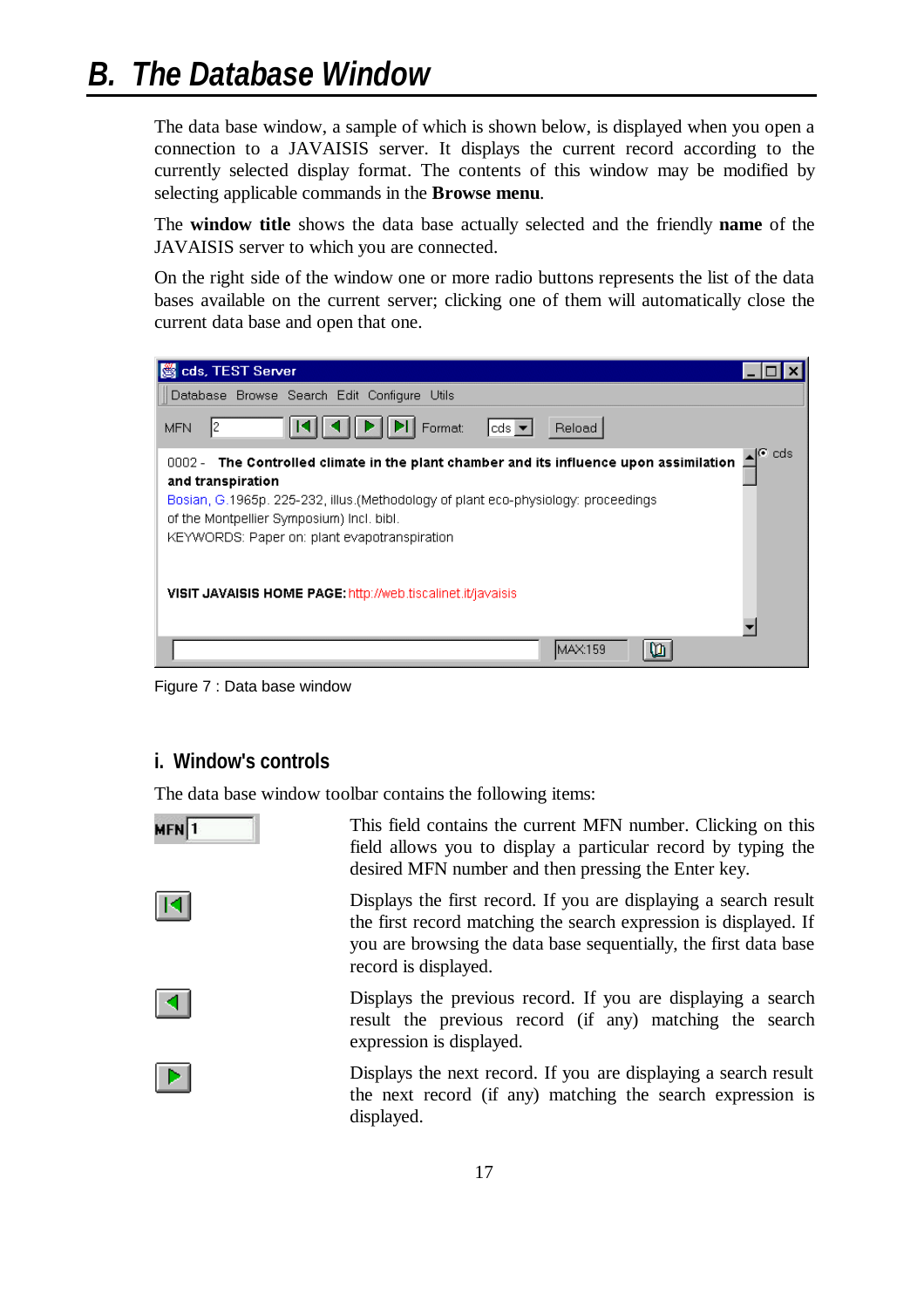

Displays the last record. If you are displaying a search result, the last record matching the search expression is displayed. If you are browsing the data base sequentially, the last data base record is displayed.



Reload

This field shows which format is currently in use. You can change the display format by first clicking on the field, which will pull down the list of display formats available, and then selecting a new display format. (The list of display formats is read from the Field Definition Table of the data base).

Ask JAVAISIS to refresh the content of the window (i.e. reread the current record).

The status bar, at the bottom of the window, contains the following two fields:

**Record Status**: this field displays the status of the current record. The status is not displayed when the record is in a normal state, otherwise it indicates that the record has been deleted. When displaying search results, a phrase similar to the following is displayed:

#### Record 1/10

which means that you are watching the first of the 10 records found by the search expression you have submitted.

**Maximum MFN**: displays the maximum master file number in the current database.

#### **ii. Other controls**

Watching attentively to figure 10, you can see two colored phrases:

- the BLUE phrase (Bosian, G.) represents a **search link**: clicking any of the words will automatically perform a new search of that term and display the results in a new window;
- the RED phrase (http://web.tiscalinet.it/javaisis) is a **program link**: click on it to execute you can execute an external program, the Netscape browser in the sample.

These links are embedded in the display format and can enabled or disabled only from the Server using the JAVAISIS Formatting Language, described in detail in Section 6.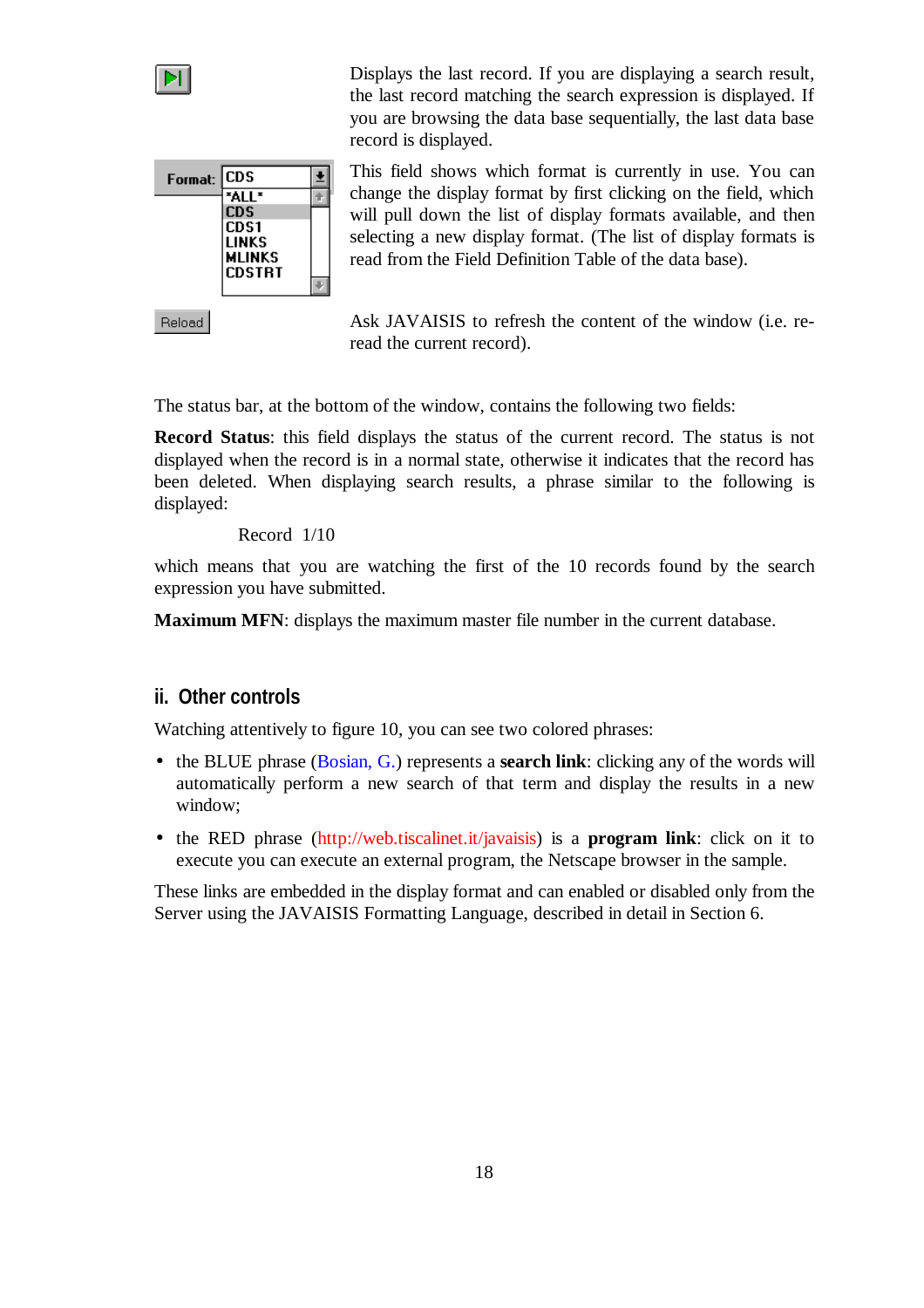## **2. Database menu**

This menu contains the following commands:

| es cds, localhost             |                                                                                                                                                                                                                  |
|-------------------------------|------------------------------------------------------------------------------------------------------------------------------------------------------------------------------------------------------------------|
|                               | Database Browse Search Edit Configure Utils                                                                                                                                                                      |
| Save Record <br>Close         | $   \triangleright    \triangleright   $ Format:<br>$ cds -$<br>Reload                                                                                                                                           |
| Close All<br>Import<br>Export | $\sqrt{e}$ cds<br>$ $ ues for the measurement of transpiration of individual plants $\triangleq$<br>Franco, C.M. Paris, Unesco, -1965. p. 211-224,<br>gy of plant eco-physiology: proceedings of the Montpellier |
| I/F Update                    | per on: plant physiology; plant transpiration; measurement and instru                                                                                                                                            |
| Print                         | visit JAVAISIS HOME PAGE: http://web.tiscalinet.it/javaisis                                                                                                                                                      |

Figure 8 : Database Menu

### **i. Save record**

You may save the current record in an ASCII file.

If the Database window is displaying a search result, this option will save in the ASCII file all the records of the search.

### **ii. Close**

This command closes the current data base. All associated windows, such as the search window, will also be automatically closed.

### **iii. Close all**

This command closes all the currently open data bases.

#### **iv. Import**

This command allows you to import data from external files recorded according to the ISO-2709 standard format for information interchange. When you select this command JAVAISIS will first display an **Open Dialog Box**, where you select the file to be imported, and then the **Import Dialog Box** which contains the various parameters you must also supply.

This command may be not available is the JAVAISIS server manager has disable it in the server configuration (see *Server parameter files*).

### **v. Export**

This command allows you to extract a data base or a portion thereof normally for transmitting it to other users. You may also use this command to perform some reformatting of the records of a data base and then use the import function to store the reformatted data into the original or a different data base. When you select this command JAVAISIS will first display an **Open Dialog Box**, where you select the output file, and then the **Export Dialog Box** which contains the various parameters you must also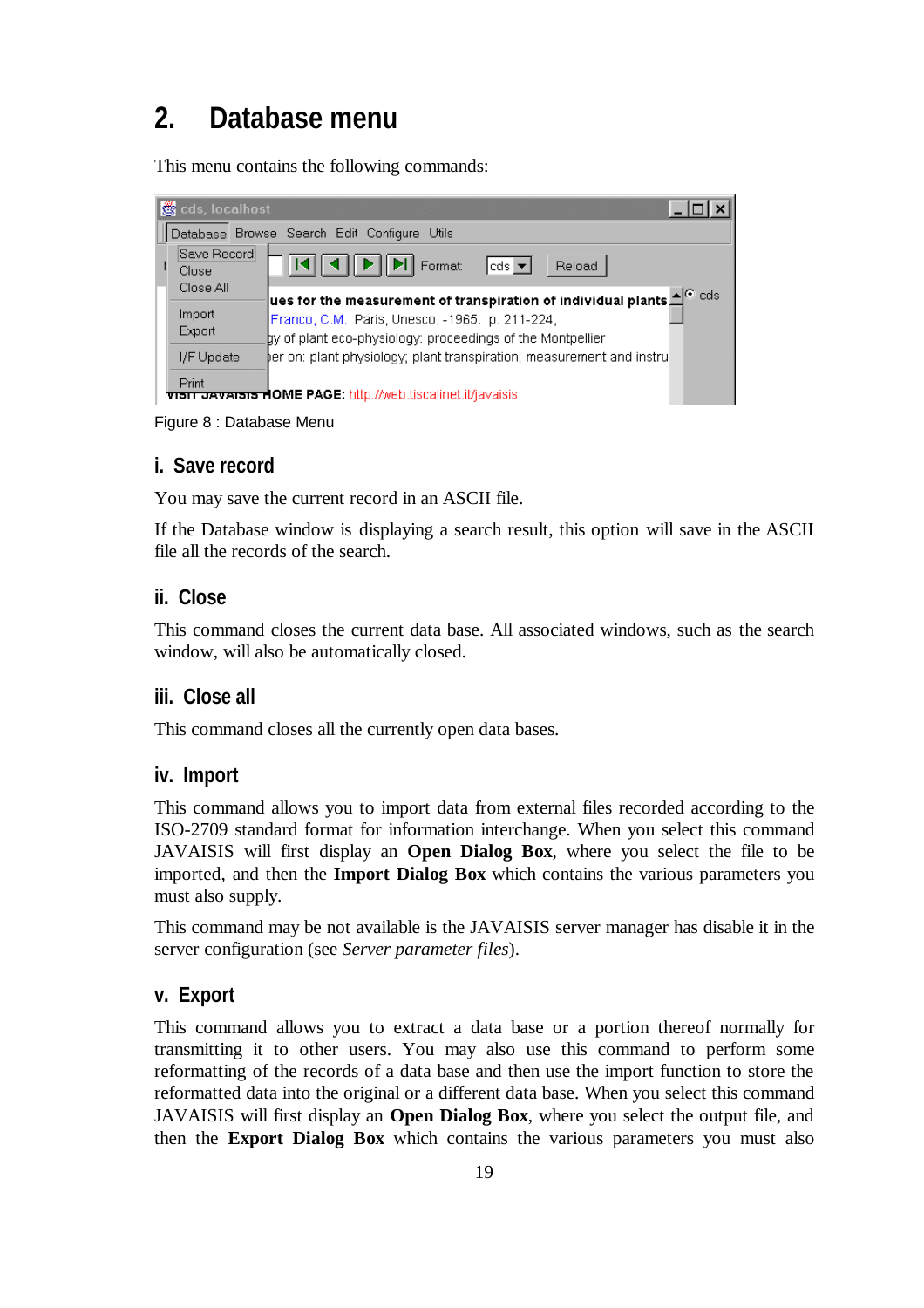supply.

#### **vi. I/F Update**

This command execute on the Server a complete Inverted File full generation. At the moment you cannon choice between update and full inverted, and any message will appear when the generation will be finished.

This command may be not available if the JAVAISIS server manager has disabled it in the server configuration (see *Server parameter files*).

#### **vii. Print**

This command is not available in this version.

### **3. Browse menu**

This menu contains the commands shown below, which affect the contents of the **data base window** and the **data entry window**.

| cds, localhost              |                                                                                                                                            |
|-----------------------------|--------------------------------------------------------------------------------------------------------------------------------------------|
| Database                    | Browse Search Edit Configure Utils                                                                                                         |
| MFN.                        | Database<br>$\triangleright$ $\triangleright$ $\triangleright$ Format:<br>$ cds -$<br>Reload<br>Search Results                             |
| $0001 -$ Tell<br>Magalhaes_ | Teasurement of transpiration of individual plants $\triangle^G$ cds<br>All Records<br>Marked Records<br>JParis, Unesco, -1965. p. 211-224, |

Figure 9 : Browse Menu

#### **i. Data base**

Sets the data base in *browse mode*. In this mode the whole data base may be browsed or edited independently from any search performed.

#### **ii. Search results**

Sets the data base in *display search mode*. In this mode only the records retrieved by the selected search are displayed. When you choose this command, JAVAISIS displays the list of searches performed so far, from which you may select the one desired.

You may also use this command to simply view the list of searches submitted so far.

#### **iii. All records**

This command is not available in this version.

#### **iv. Marked records**

This command is not available in this version.

Selecting commands from this menu will modify the behavior of the navigation buttons in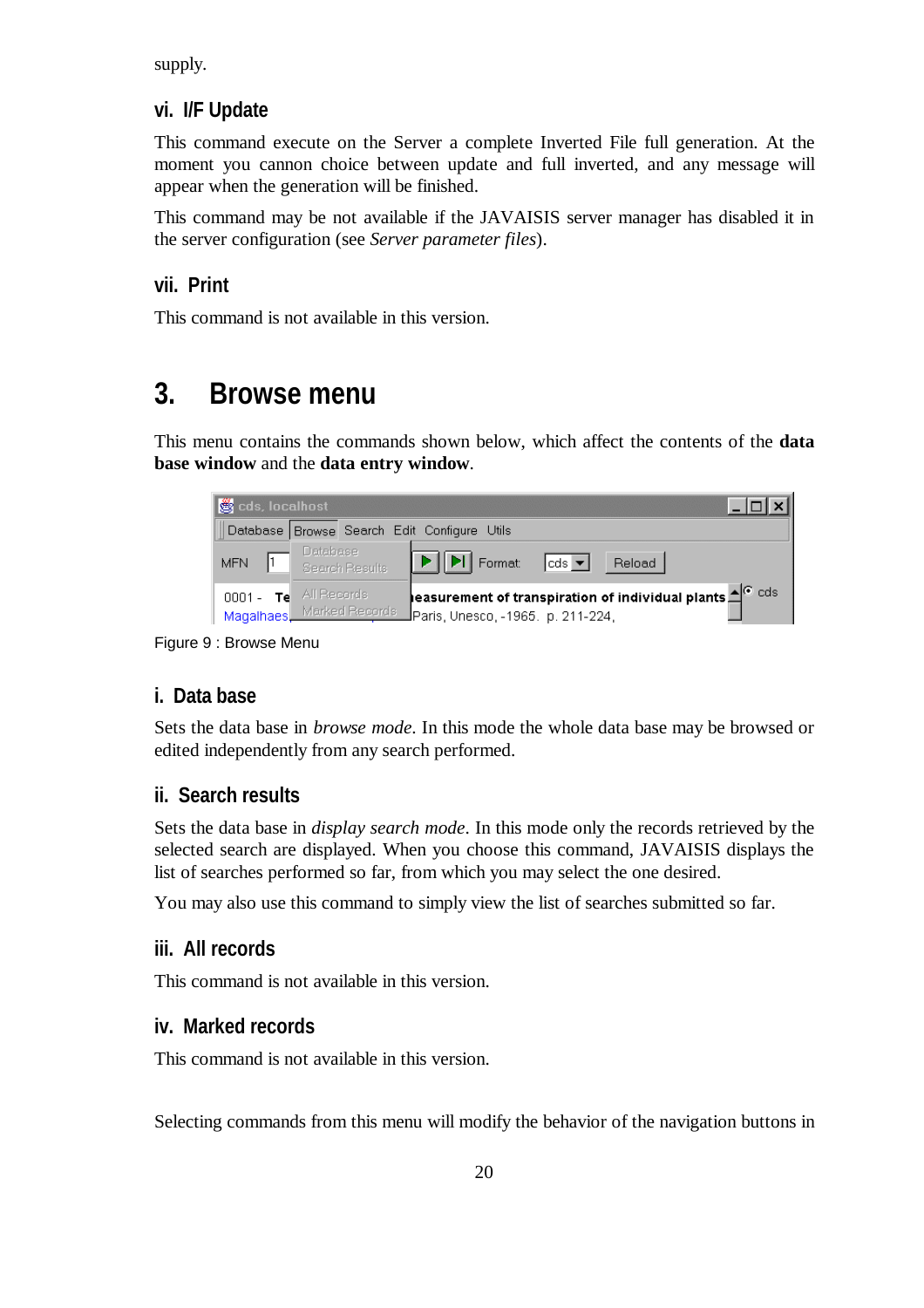the **data base window** and the **data entry window** as follows:

|                       |                           |                 | Þ           | ÞI                       |
|-----------------------|---------------------------|-----------------|-------------|--------------------------|
| Data base             | First data base<br>record | Previous record | Next record | Last data base<br>record |
| <b>Search results</b> | First record              | Previous record | Next record | Last record              |
| All records           | retrieved                 | retrieved       | retrieved   | retrieved                |
| <b>Marked records</b> | First record              | Previous record | Next record | Last record              |
|                       | marked                    | marked          | marked      | marked                   |

### **4. Search menu**

This menu contains the following commands:

| cds, localhost                              |               |                                      |        |                                |        |                                                                                               |
|---------------------------------------------|---------------|--------------------------------------|--------|--------------------------------|--------|-----------------------------------------------------------------------------------------------|
| Database Browse Search Edit Configure Utils |               |                                      |        |                                |        |                                                                                               |
| <b>MFN</b>                                  | Expert Search | Guided Search<br>Close Search Window | ırmat: | lcds   <del>▼</del>            | Reload |                                                                                               |
| 0001 - Technique                            |               |                                      |        |                                |        | $^{\rm t}$ of transpiration of individual plants $\triangle^{\rm G}$ $\stackrel{\rm d}{\sim}$ |
| Magalhaes, A.C. Fr                          | Save Search   |                                      |        | .-1965. p. 211-224,            |        |                                                                                               |
| illus. (Methodology                         |               | <b>Recall Saved Search</b>           |        | Iroceedings of the Montpellier |        |                                                                                               |

Figure 10 : Search Menu

### **i. Expert search**

This command opens the standard **search window**, which allows you to search the data base.

### **ii. Guided Search**

This command is not available in this version.

### **iii. Close Search Window**

This command closes the search window, if any, and activates the **data base window**.

### **iv. Save search**

This command is not available in this version.

### **v. Recall saved search**

This command is not available in this version.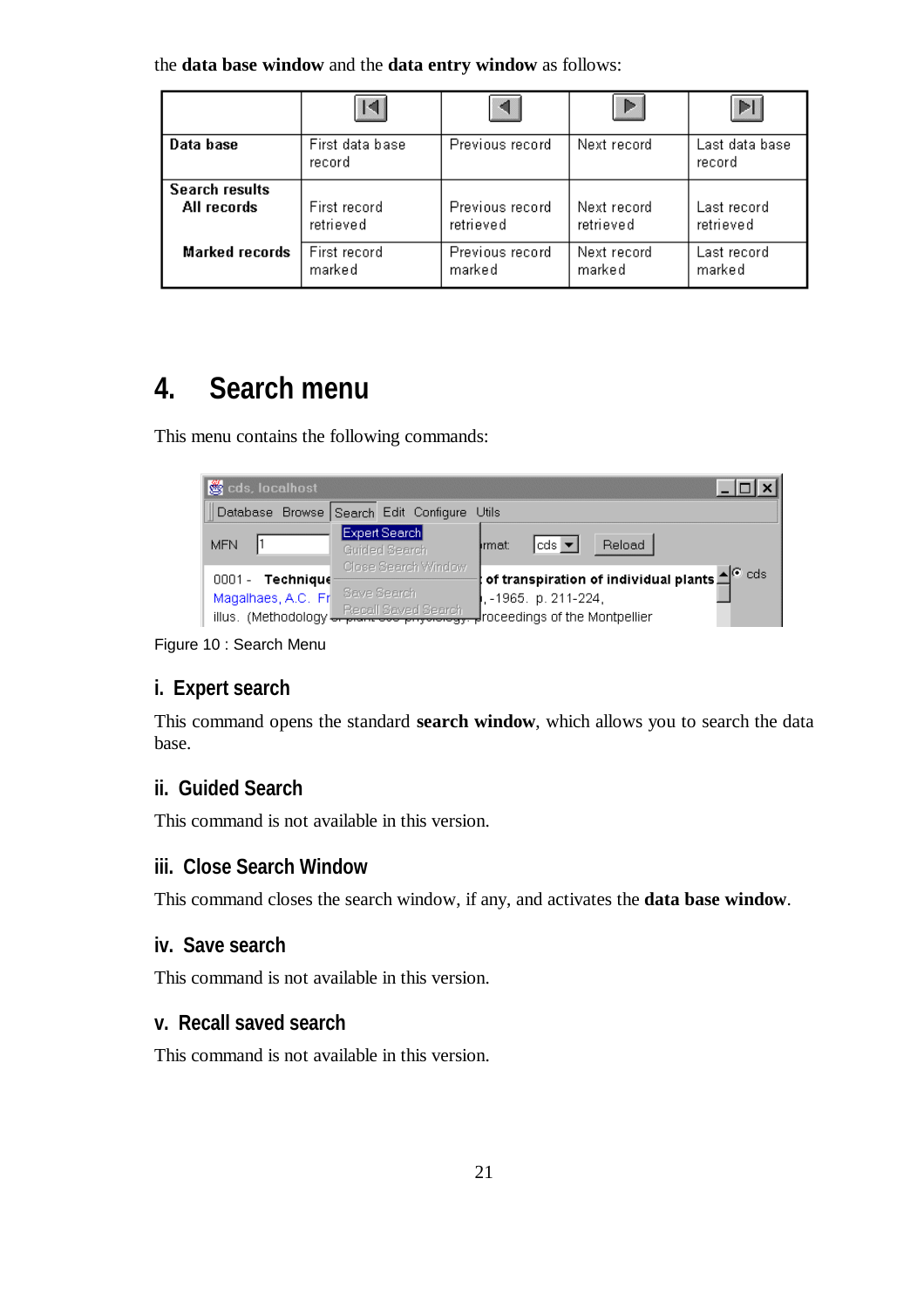### **5. Edit menu**

This menu contains the following commands:



Figure 11 : Edit Menu

### **i. Data entry**

This command opens the **data entry window**, which allows you to modify data base records. This command may be not available if the JAVAISIS server manager has disabled it in the server configuration (see *Server parameter files*).

### **ii. Delete record**

This command is not available in this version.

### **6. Configure menu**

This menu has the same behavior as the Configure option already presented in the "Main window" paragraph.

### **7. Utils menu**

This menu is not available in this version.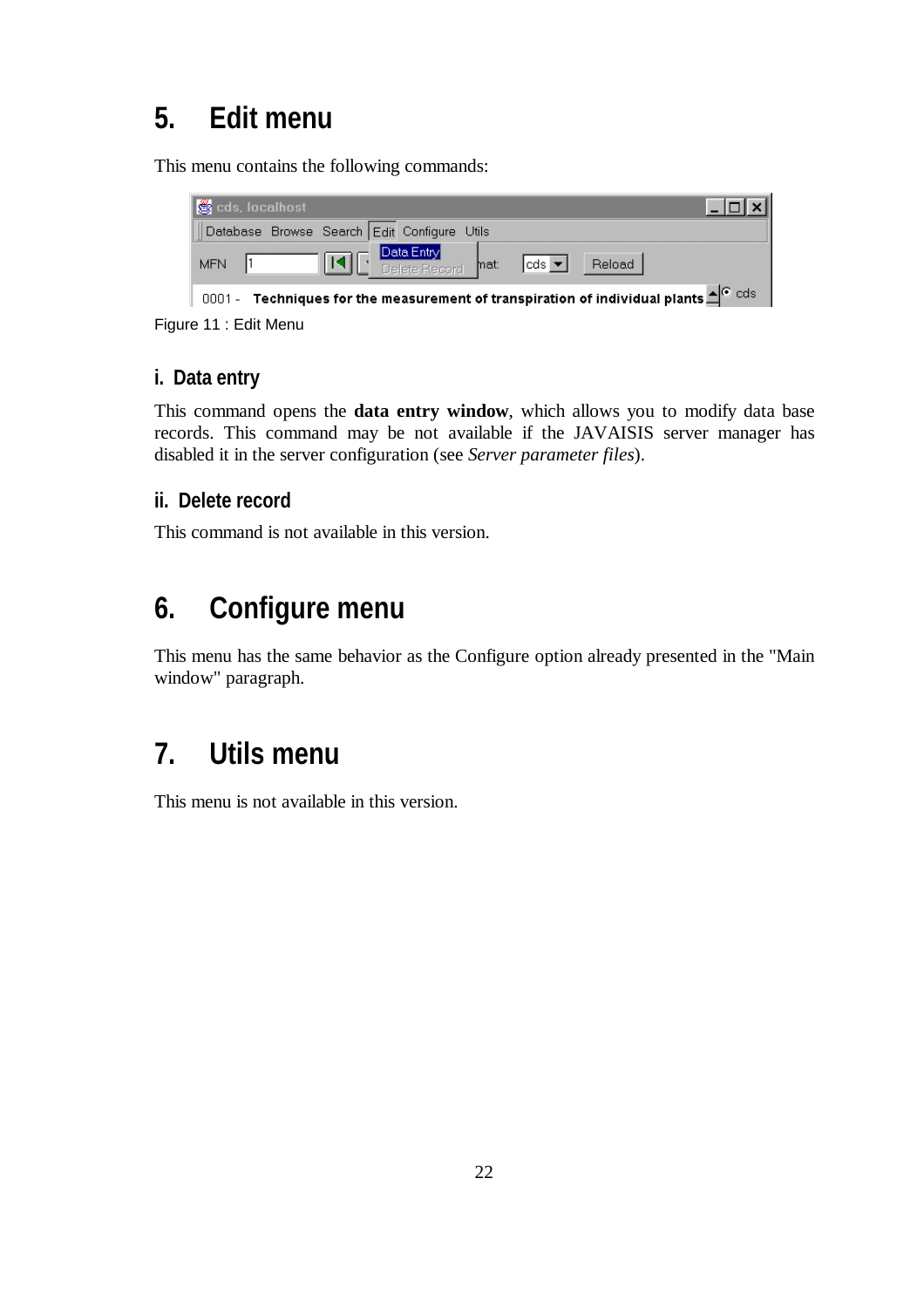## *C. The Expert Search Window*

This window is displayed by selecting the *Expert Search* command in the **Search menu**.

|                     | Search Window         |                                   |               |            |                            |
|---------------------|-----------------------|-----------------------------------|---------------|------------|----------------------------|
|                     | OR.<br>AND<br>\$<br>٠ | Operators<br>NOT<br>(G)<br>4<br>j | (F)<br>#      | Dictionary |                            |
| plant               |                       | Enter the search elements         |               |            | Cancel<br>Clear<br>Execute |
|                     |                       |                                   | Past searches |            |                            |
| unesco<br>plant   8 | 3                     |                                   |               |            |                            |

Figure 12 : Expert search window

#### **i. Operators**

Pushing any of these buttons will insert the corresponding operator in the *Search expression* box.

#### **ii. Enter the search elements**

This edit box contains the current search expression. Experienced users may type the search expression directly in this box (*see* the section "The CDS/ISIS Search Language" on p. 95 of the *CDS/ISIS Reference Manual - ver. 1.31*). The maximum number of characters you may type into this box is 50.

The following buttons operate on this box:

**DICTIONARY** displays the **Dictionary window**.

**EXECUTE** pressing this button executes the search expression

- **CLEAR** pressing this button erases the search expression
- **CANCEL** pressing this button returns to the **data base window**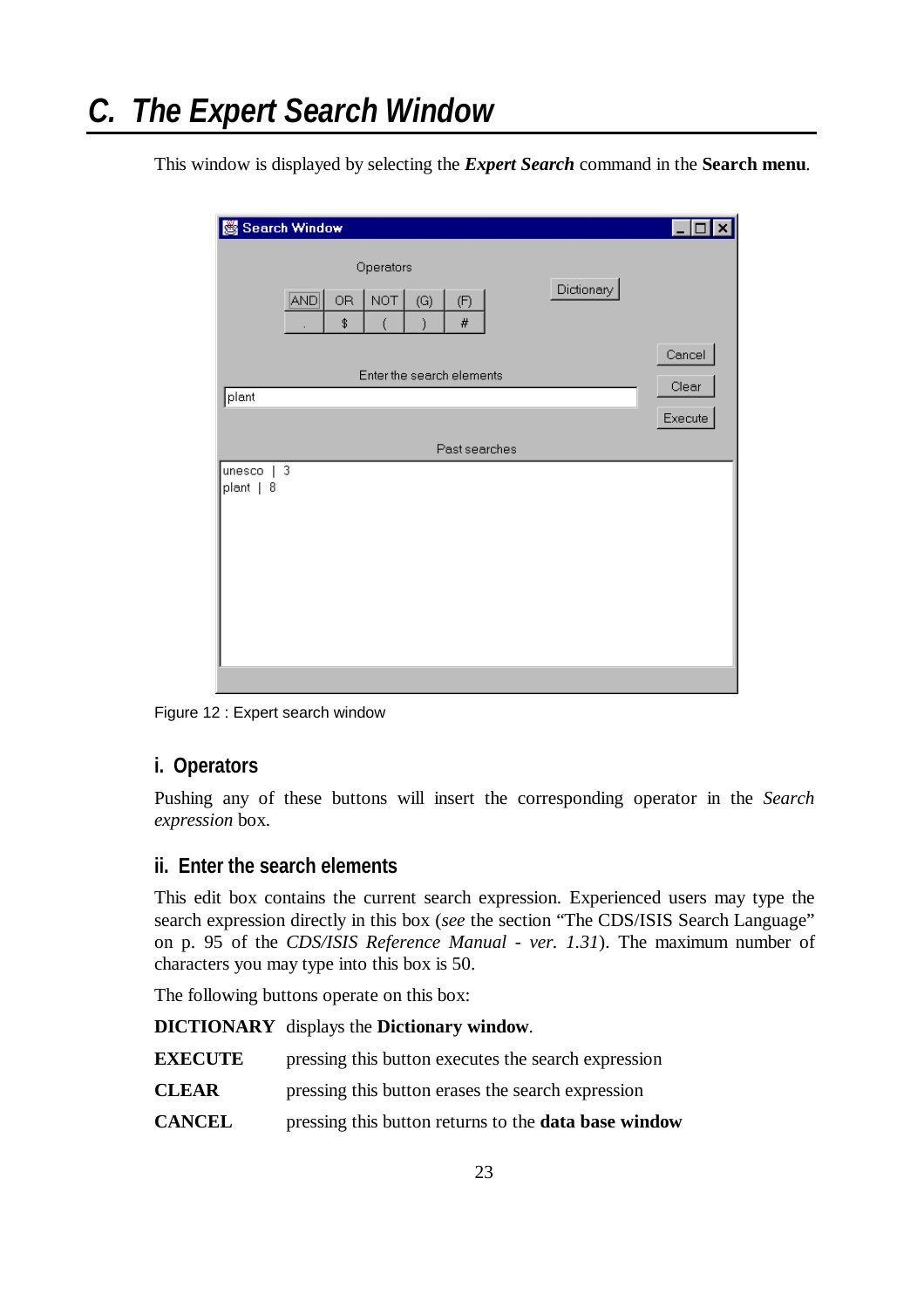### **iii. Past searches**

This box contains the list of the search expressions which have been executed so far. For each expression it gives after the | char the number of hits. A new element is added to this list each time a search expression is executed.

Double clicking on an element of this list will display the corresponding results in the **Data base window**.

A single click and pressing the Enter key will normally insert the element in the *Search expression* box. However if the selected element corresponds to a search done on a different data base the search expression itself is copied.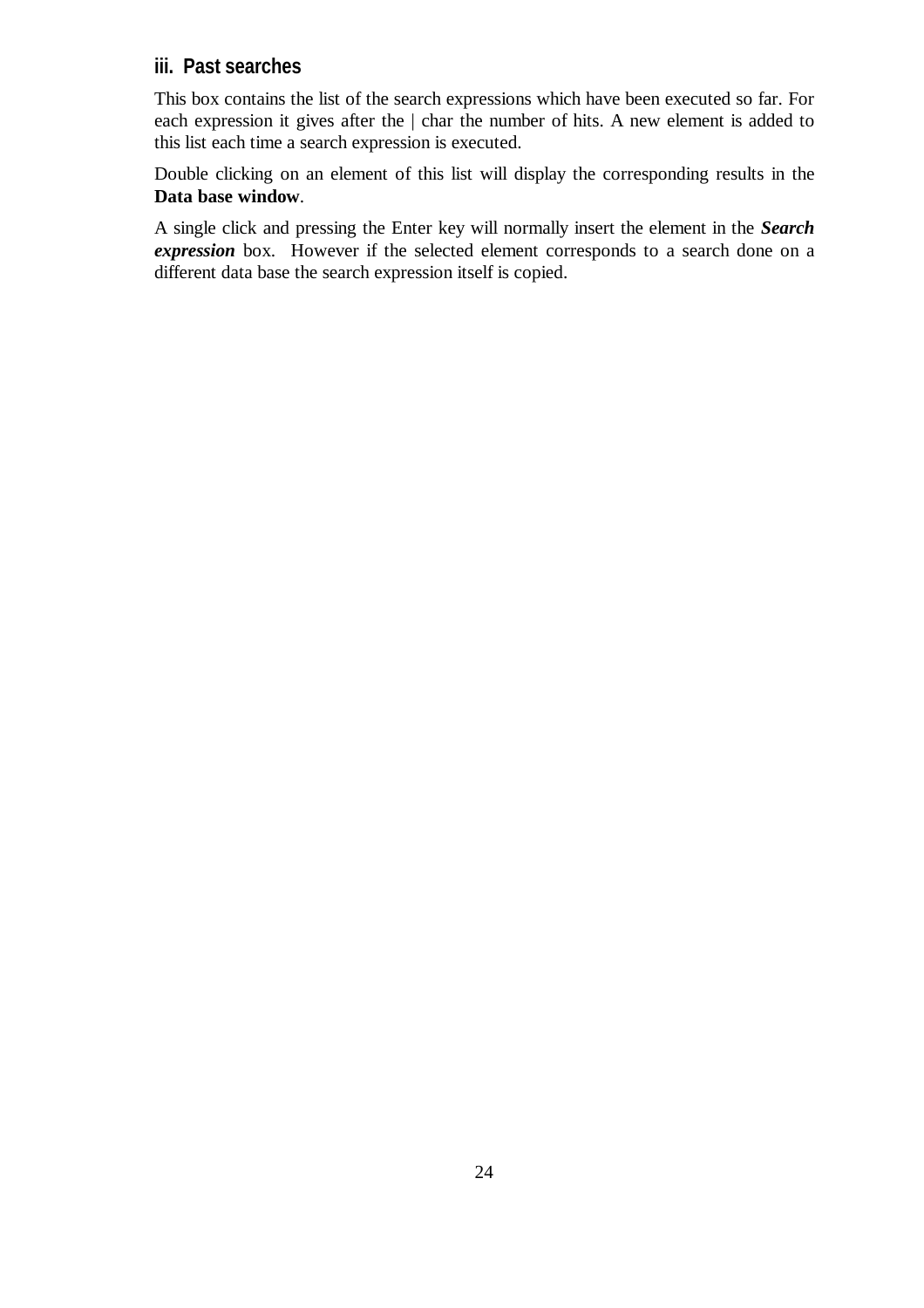## *D. The Dictionary Window*



Figure 13. The Dictionary window

This window displays the dictionary of search terms. It is displayed whenever you press the Dictionary button on the **Expert Search** window or the **Data base** window.

#### **i. Show fields**

This button shows or hides the **Searchable fields list box**. The list box allows you to select the field to be searched when you are in expert search mode. Selecting a field will automatically append the corresponding **term qualifier** to search terms selected from the dictionary. Selecting **All fields** will search in every field.

When a field is selected, the Dictionary window is modified and the full dictionary is displayed but terms in other fields are displayed as "---" and are not selectable.

**Note**: the list box requires a very high exchange of data between the client and the server which slows down the response time. It is therefore recommended to use this option only if really necessary.

#### **ii. Term box**

Typing one or more characters in the *Term* box will position the dictionary window accordingly (e.g. typing F will show the dictionary terms starting with F).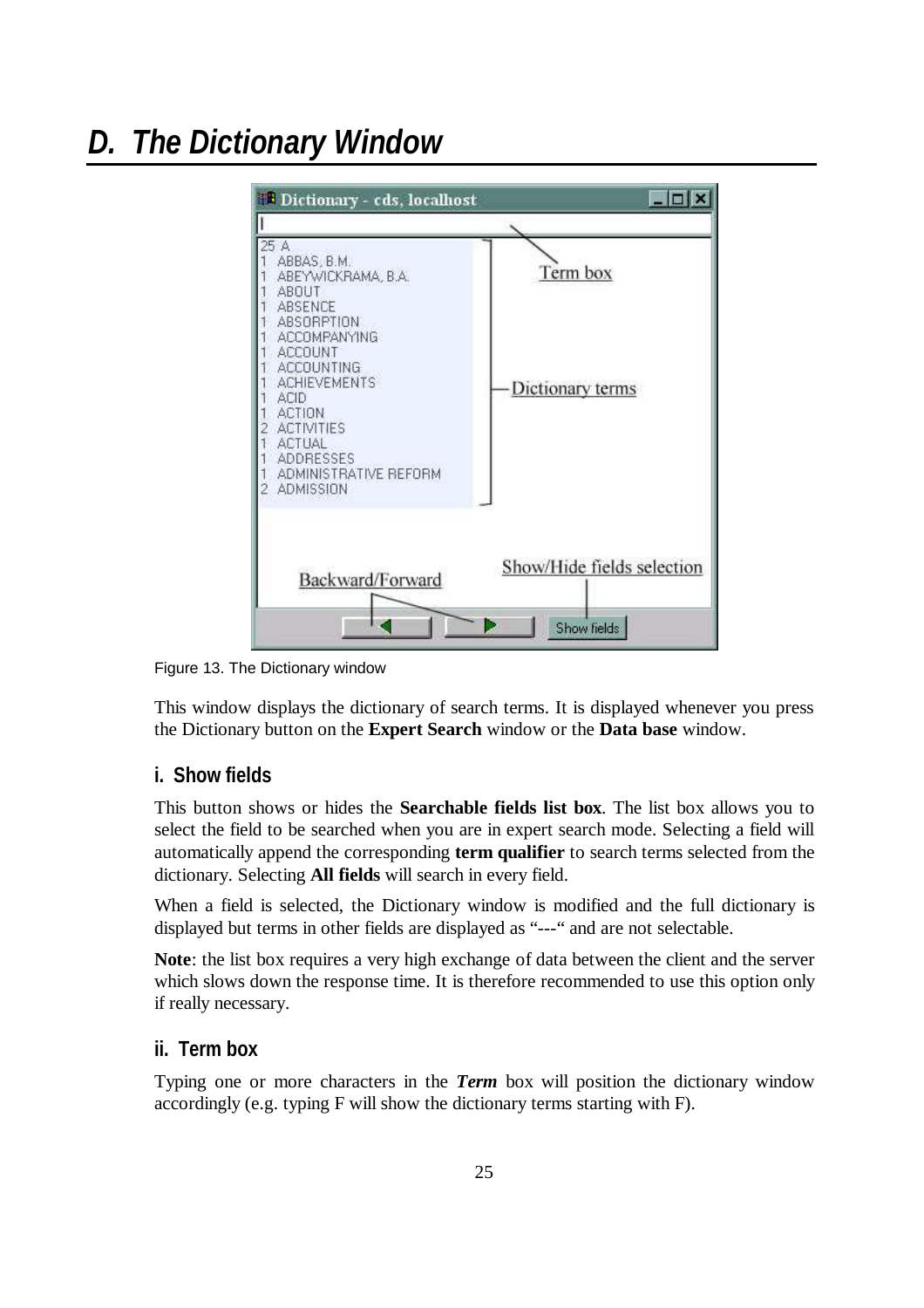#### **iii. Dictionary terms**

With one click on a Dictionary term and pressing the Enter key will select it and the term will be inserted at the current cursor position in the *Search expression* box.

Double clicking on a Dictionary term will execute the search of it. Use the method you find most convenient.

#### **iv. Page forward and backward buttons**

These buttons will page forward and backward. Note, however, that backward paging will go no further than the term from which a forward paging was started. To move to different parts of the dictionary use the **Term** box.

## *E. The Data Entry Window*

This window is available only if your connection has enough rights of access: rights are established by the server manager. If the "Data Entry" command of the "Edit" menu is not grayed you may update the current database. However some JAVAISIS Servers may require you to enter a password before being able to access the Data Entry window.

Here is how the Data Entry window looks like:

| <b>B</b> DataEntry - cds, TEST Server |                                                                                                                            |  |  |  |
|---------------------------------------|----------------------------------------------------------------------------------------------------------------------------|--|--|--|
| ∦<br><b>MFN</b>                       | New  <br>$ cds -$<br>Save<br>Cancel                                                                                        |  |  |  |
| Conference main entry                 |                                                                                                                            |  |  |  |
| Title                                 | Techniques for the measurement of transpiration of individual plants                                                       |  |  |  |
| Edition                               |                                                                                                                            |  |  |  |
| Imprint                               | ^aParis^bUnesco^c-1965                                                                                                     |  |  |  |
| Collation                             | ^ap. 211-224^billus.                                                                                                       |  |  |  |
| Personal Authors                      | Magalhaes, A.C.%Franco, C.M.                                                                                               |  |  |  |
| <b>Series</b>                         | Methodology of plant eco-physiology: proceedings of the Montpellier Sym                                                    |  |  |  |
| <b>Notes</b>                          | Incl. bibl.                                                                                                                |  |  |  |
| Keywords                              | Paper on: <plant physiology=""><plant transpiration=""><measurement and="" instru<="" th=""></measurement></plant></plant> |  |  |  |
| Corporate Bodies                      |                                                                                                                            |  |  |  |
| Meetings                              |                                                                                                                            |  |  |  |
| <b>Added Title</b>                    |                                                                                                                            |  |  |  |
| Other language titles                 |                                                                                                                            |  |  |  |
|                                       |                                                                                                                            |  |  |  |
| Page 1/1                              |                                                                                                                            |  |  |  |

Figure 14 : The Data entry window

The data entry window toolbar contains the following items: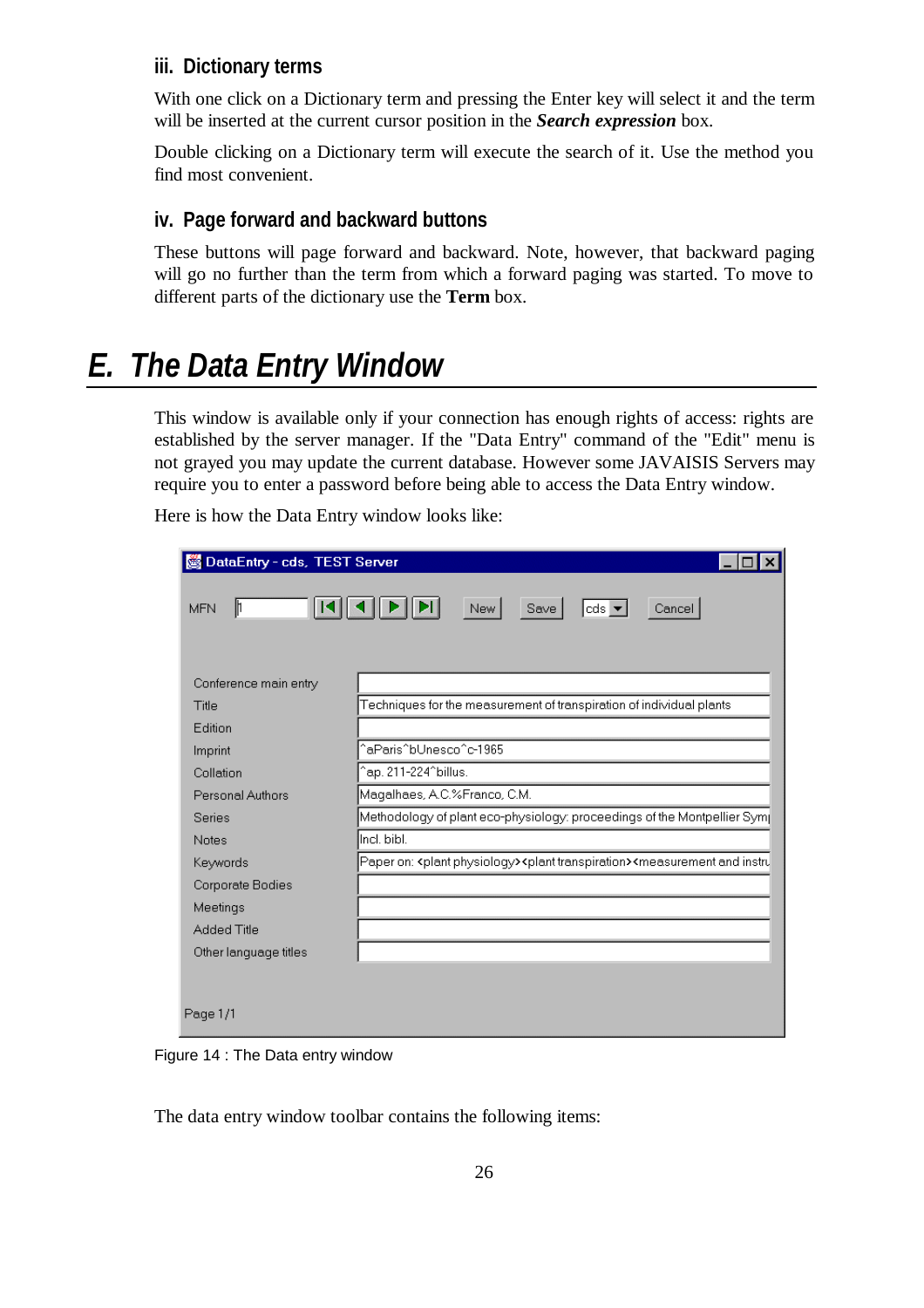

This field contains the current MFN number. Clicking on this field allows you to modify a particular record by typing the desired MFN number and then pressing the Enter key.

Displays and modify the first record.

Displays and modify the previous record.

Displays and modify the next record.

Displays and modify the last record.

Displays a new blank form to insert a new record.

Save the record. But don't close the window.

This field shows which worksheet is currently in use. You can change the worksheet by first clicking on the field, which will pull down the list of display worksheets available, and then selecting a new worksheet. (The list of worksheets is received from the JAVAISIS server). "ALL" is a particular worksheet that allow to modify all the fields.

Cancel

Close this window and don't save the current record.

Depending from the current worksheet content, a number of fields is also sequentially displayed and available for editing. However, in case not all the fields in the worksheet fit the window's size, JAVAISIS will create more than one page. You can then move among the worksheet pages using the buttons on the bottom left corner of the window, where it is also shown how many pages are available for the current record.

JAVAISIS Data Entry works in a **multi-user** concurrent environment. Each time you edit a given record you "**lock**" it so that it won't be available to other users for further editing until you close your Data Entry window or you move to another record. In order to avoid a stalling situation with forever-locked records, JAVAISIS implements a system of automatic Data Entry timeout.

If you are too long in modifying the record or if you just forgot the Data Entry window open, the following window may appear:

| DataEntry Lock                                                 |  |  |
|----------------------------------------------------------------|--|--|
| You have only 1 minute to save<br>Do you want to save changes? |  |  |
| $\overline{Ok}$ Cancel                                         |  |  |

Figure 15 : The data entry lock warning after the timeout expiration

It's a **timeout** warning advising you to hurry up and save your work in the next minute not to loose your data entry lock: in practice you will loose the control over the record so that it will be available for editing again to other users. To save your work just quickly push the "**save**" button. The first timeout is set by the server manager, while the second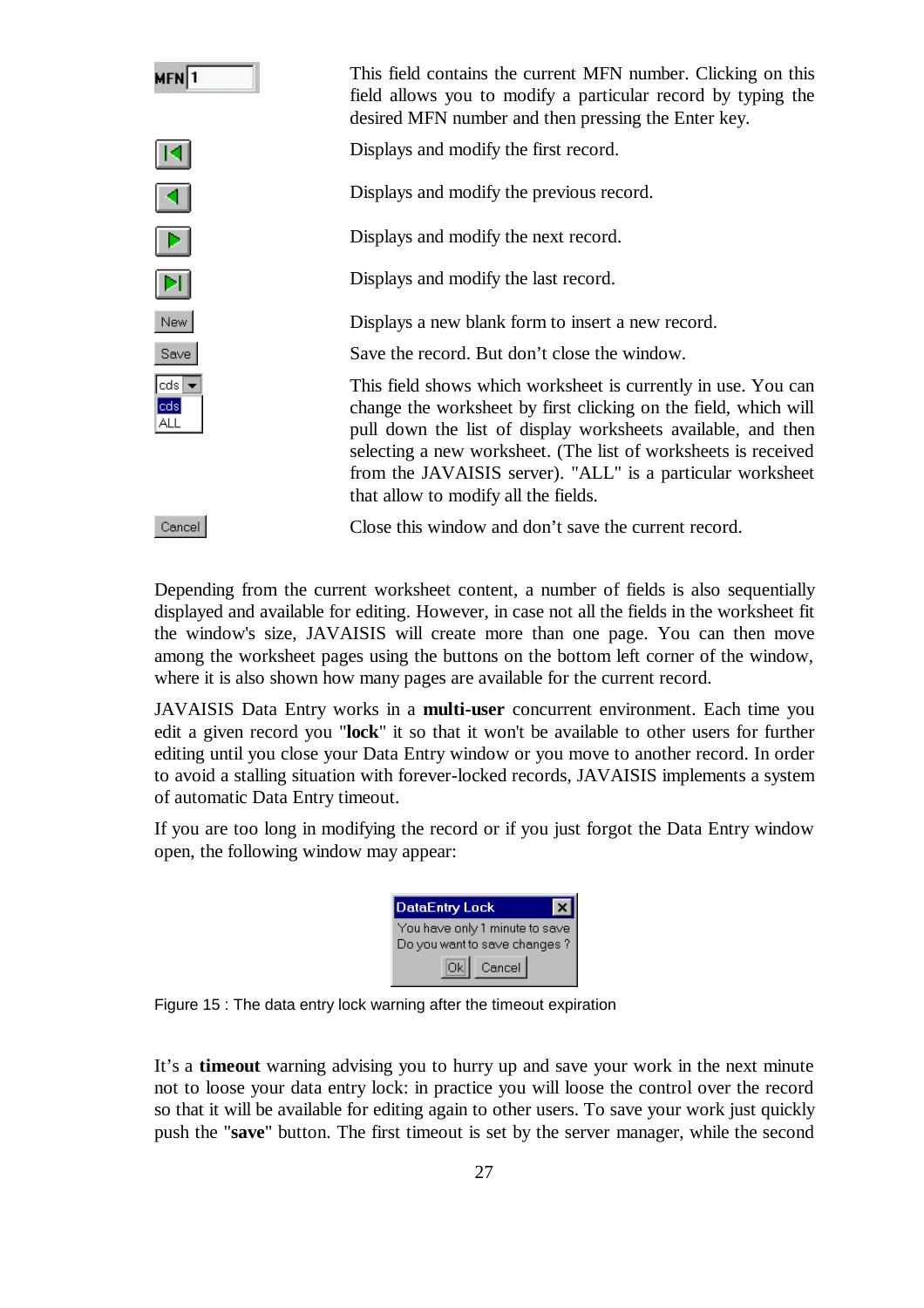is fixed to 1 minute.

If you don't save your record, you may receive the following message: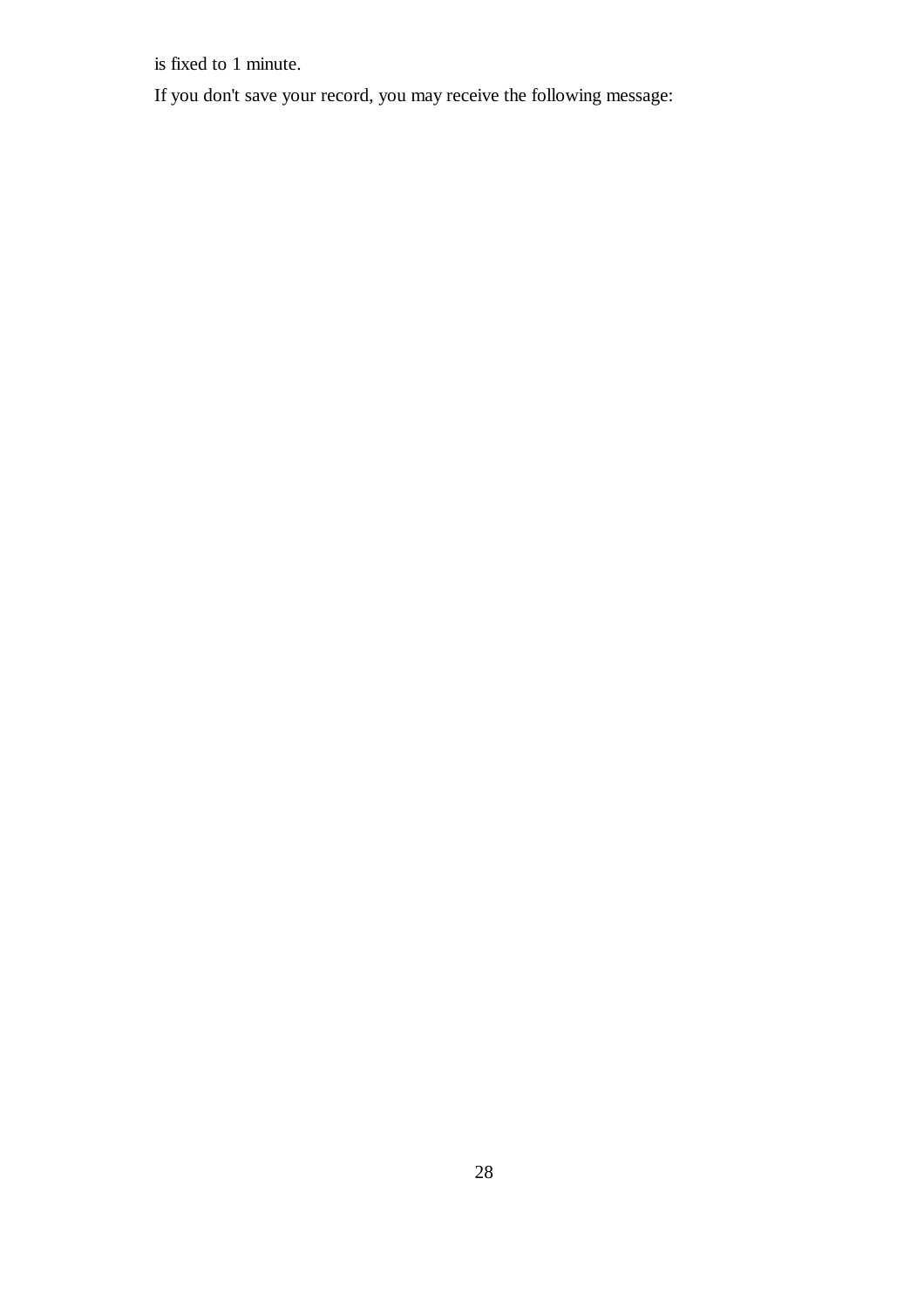| <b>Timeout DataEntry Lock</b>     |  |  |
|-----------------------------------|--|--|
| Timeout! Unlocking record: 1      |  |  |
| Your changes have not been saved. |  |  |
| OK                                |  |  |

Figure 16 : The timeout confirmation during a Data entry session

All your modifications are lost.

Note that the lock timeout resets and starts again each time you come over the record.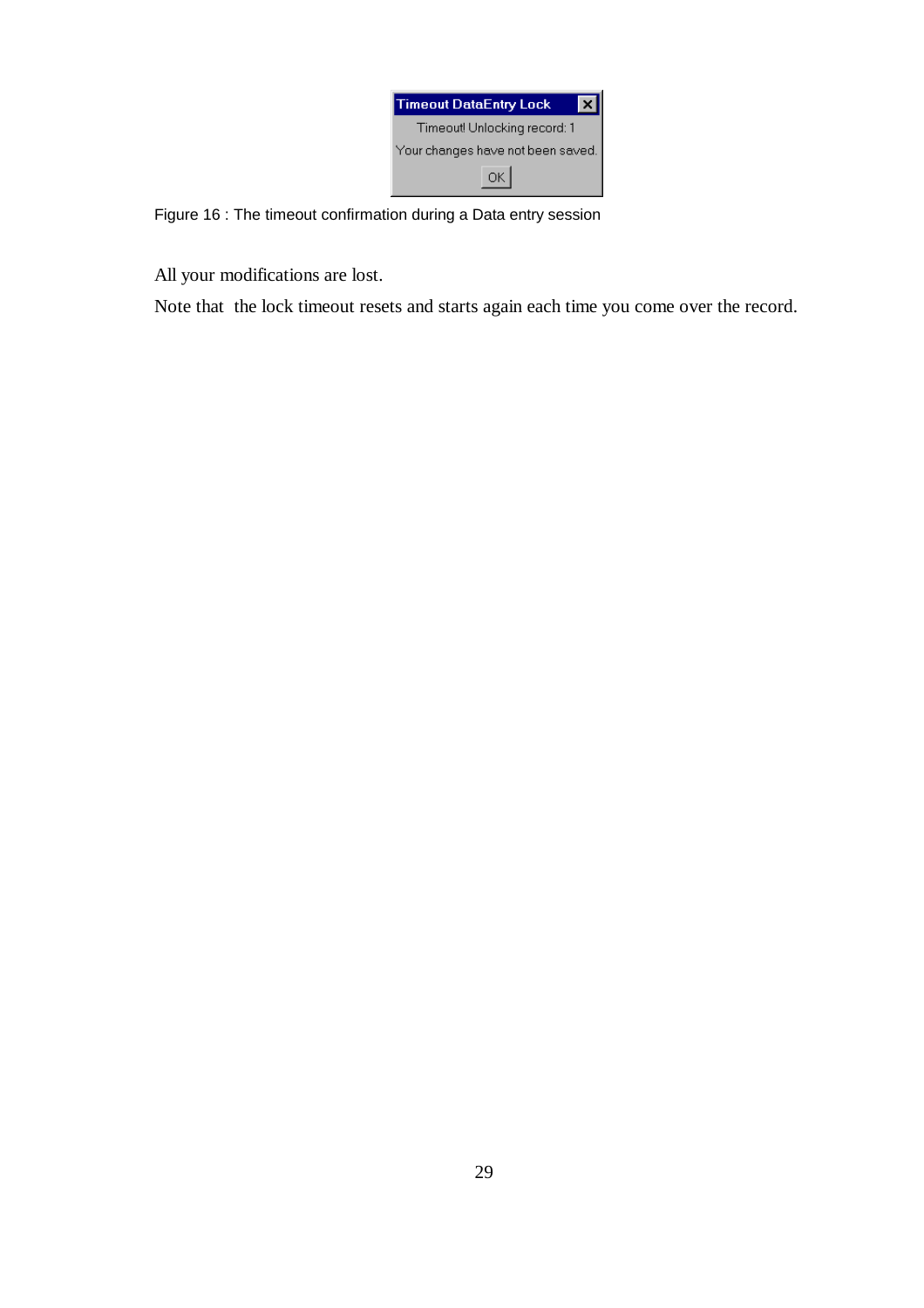# **4. JAVAISIS Dialog Boxes**

## *A. Open dialog box*

The following dialog box is displayed each time you select the "Database-Open" option from the menu or use the toolbar "Open" button. Note that in fact you are opening a connection to a remote JAVAISIS server:



Figure 17 : Open Server Dialog box

Double click on one item, or a single select one and then push the **OK** button, to open a new connection: if the connection succeed the server's default database will appear in a new window.

### *B. Import Dialog Box*

The Import Dialog box is displayed when choosing the *Import* command from the **Data base** menu. However, before it, JAVAISIS shows an Open File Dialog box for you to select the import file.

| Import ISO2709 - cds, TEST Server    |                  |
|--------------------------------------|------------------|
| C:\mst.iso<br>Name of the input file |                  |
| First MFN to be assigned             | Options:         |
| Tag containing MFN                   | © Merge          |
| <b>Reformatting FST</b>              | $C$ Load         |
| Gizmo conversion table               | $\degree$ Update |
| <b>Execute</b><br>Cancel             |                  |

Figure 18 : Import ISO 2709 Dialog box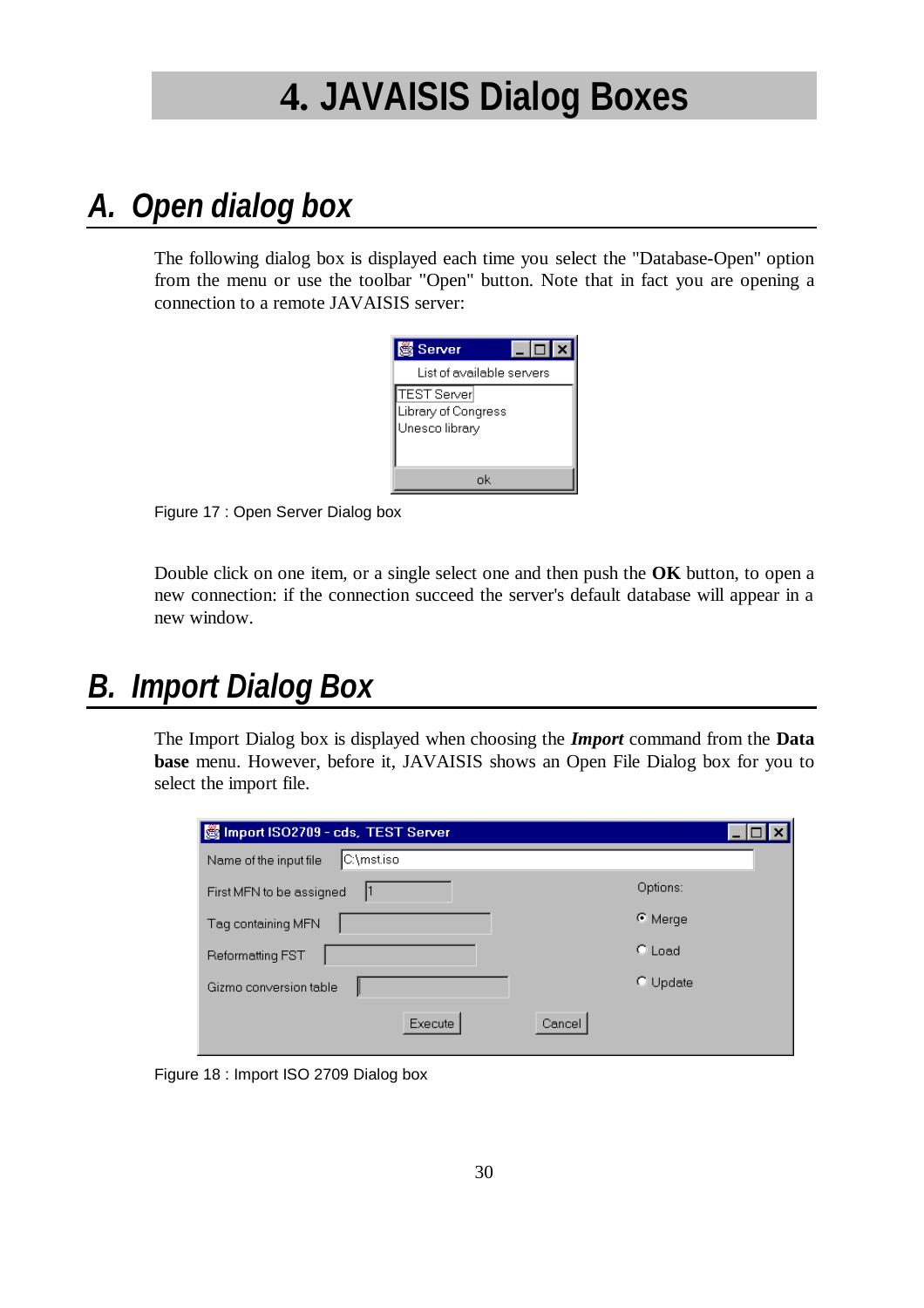### **i. Name of the input file**

This field contains the name of the file you are about to import. The file must be in the standard ISO 2709 format as described in the *CDS/ISIS Reference Manual*.

### **ii. First MFN to be assigned**

This parameter is set to 1 and you can't change it using this version.

### **iii. Tag containing MFN**

This parameter is not available in this version.

### **iv. Reformatting FST**

This parameter is not available in this version.

### **v. Gizmo conversion table**

This parameter is not available in this version.

### **vi. Options**

Indicates how the imported records must be loaded into the data base. Can assume one of the following values:

*Load*: In this case the resulting data base will contain only the incoming records. This option erases any records which may already exist in the data base.

*Merge*: Merges the records in the input file with those already existing in the data base, if any. However, input records with the same MFN as an existing record are not replaced (unless they are marked for deletion).

*Update*: The same as Merge except that records with the same MFN are automatically replaced.

Note that the *Merge* and *Update* options, in this version, simply add the incoming records to the Master file and assign sequential MFNs starting from the highest MFN already assigned.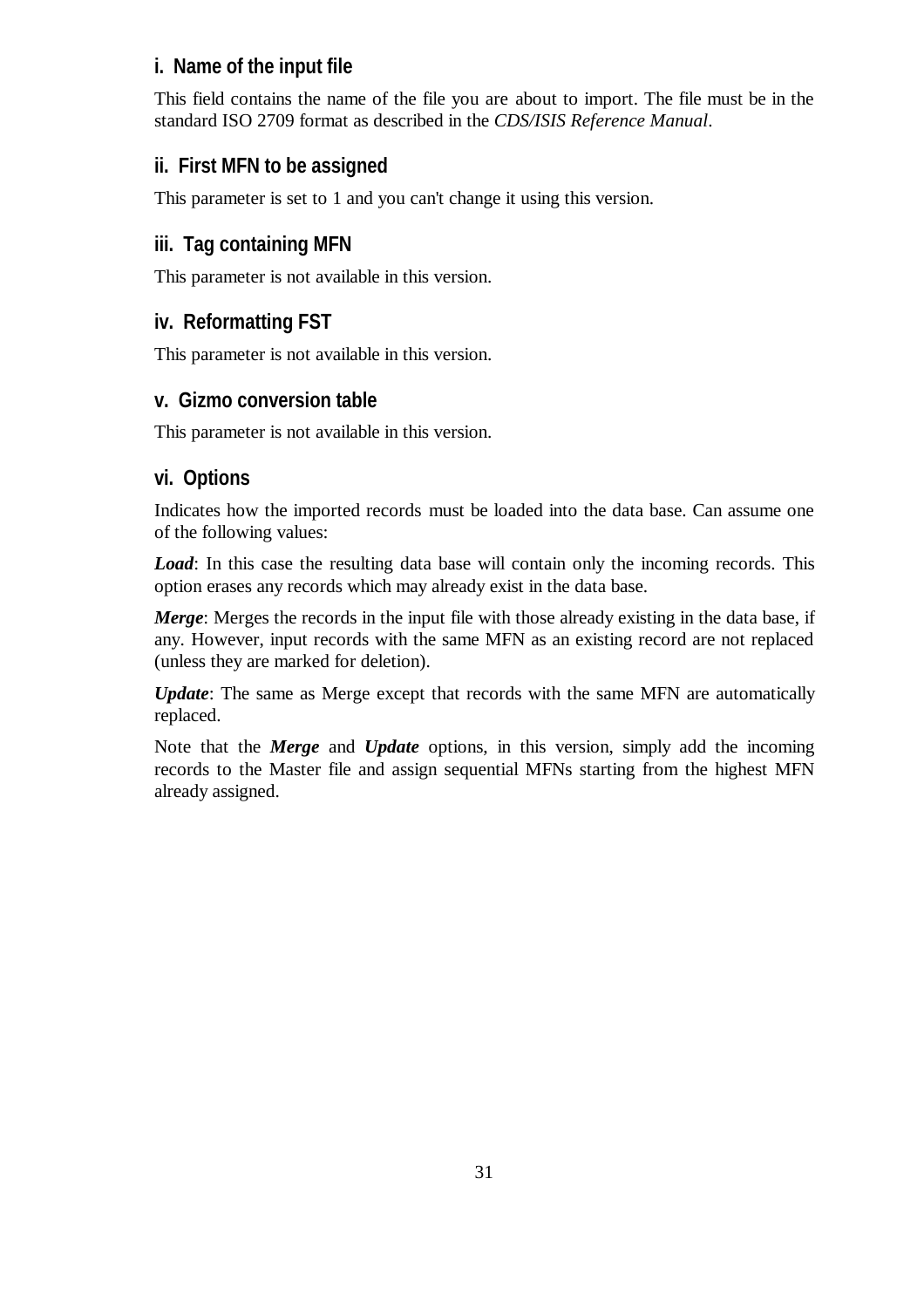# *C. Export Dialog Box*

The Export Dialog box is displayed in response to the *Export* command of the **Data base** menu. Prior to this, CDS/ISIS displays an Open Dialog box where you select the name of the output file.

| Export ISO2709 - cds, TEST Server             |                                                     |  |
|-----------------------------------------------|-----------------------------------------------------|--|
| Name of the output file                       | C:\Javaisis\mst.iso                                 |  |
| <b>Field Separator</b><br>Record Separator    | Export:<br>C Range of MFN's<br>C Search results     |  |
| >From MFN                                     | 999999 <br>to MFN                                   |  |
| <b>Reformatting FST</b><br>Tag containing MFN | Renumber records from MFN<br>Gizmo conversion table |  |
|                                               | Execute<br>Cancel                                   |  |

Figure 19 : Export Dialog box

#### **i. Name of output file**

This field contains the name of the output file you have previously selected. The file will be in the standard ISO 2709 format as described in the *CDS/ISIS Reference Manual*.

### **ii. Field separator**

This field defines the field separator character to be used in the output file. However, in this version you cannot modify this value which is set to #. The file to be exported is transmitted over a TCP/IP connection, just like an FTP session.

#### **iii. Record separator**

This field defines the record separator character to be used in the output file. However, in this version you cannot change this value which is set to #.

#### **iv. Selection parameters**

You may selectively export only portions of the data base. To define the records to be exported you have two possibilities: use an MFN range or the results of the last search submitted.

To select a range of records by MFN enter the lowest and the highest MFN to be selected in the *From MFN* and *to MFN* boxes respectively. To select the last search results, click on the *Search results* button.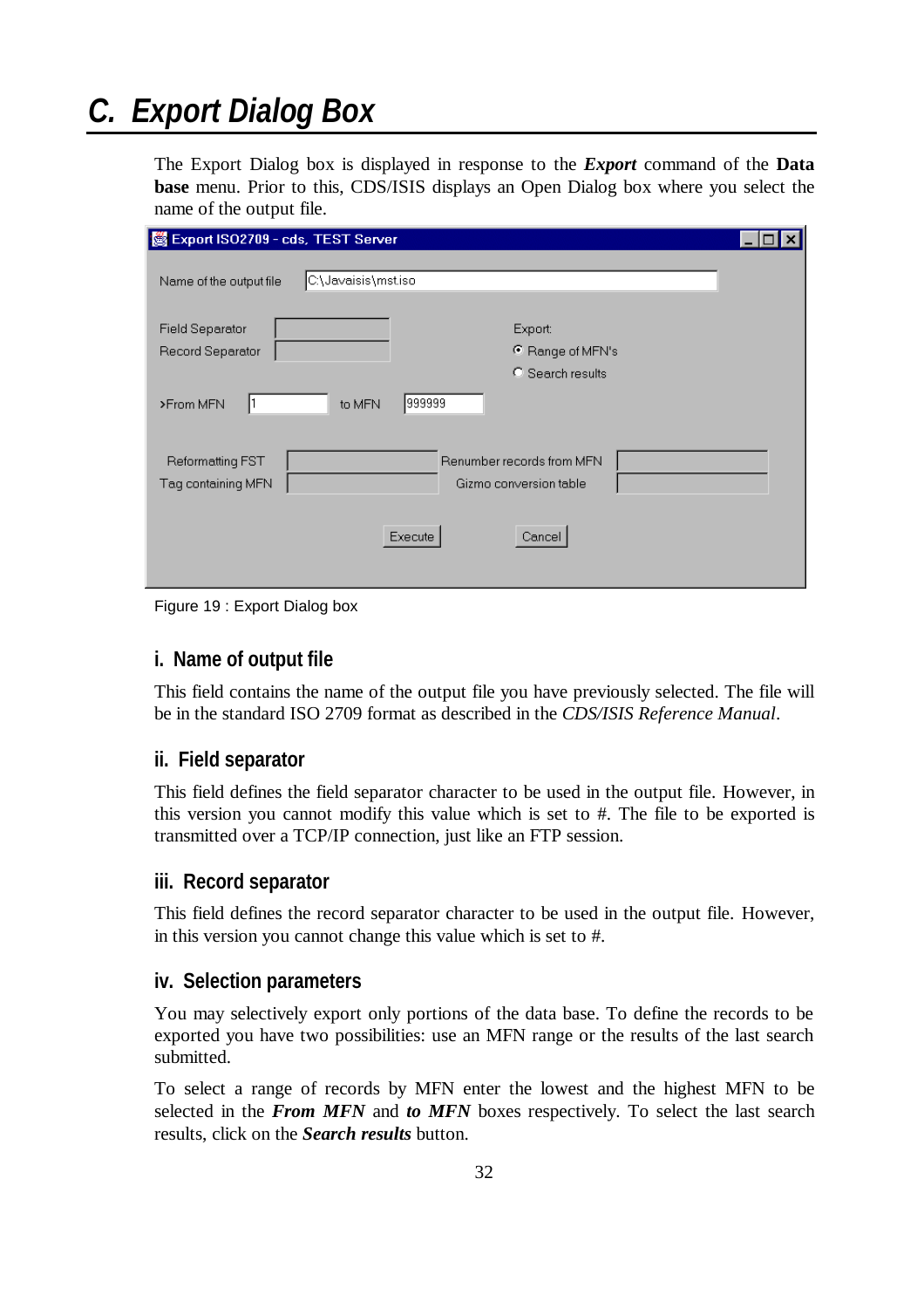### **v. Reformatting FST**

This parameter is not available in this version.

### **vi. Renumber records from MFN**

This parameter is not available in this version.

### **vii. Output Tag containing MFN**

This parameter is not available in this version.

### **viii. Gizmo conversion table**

This parameter is not available in this version.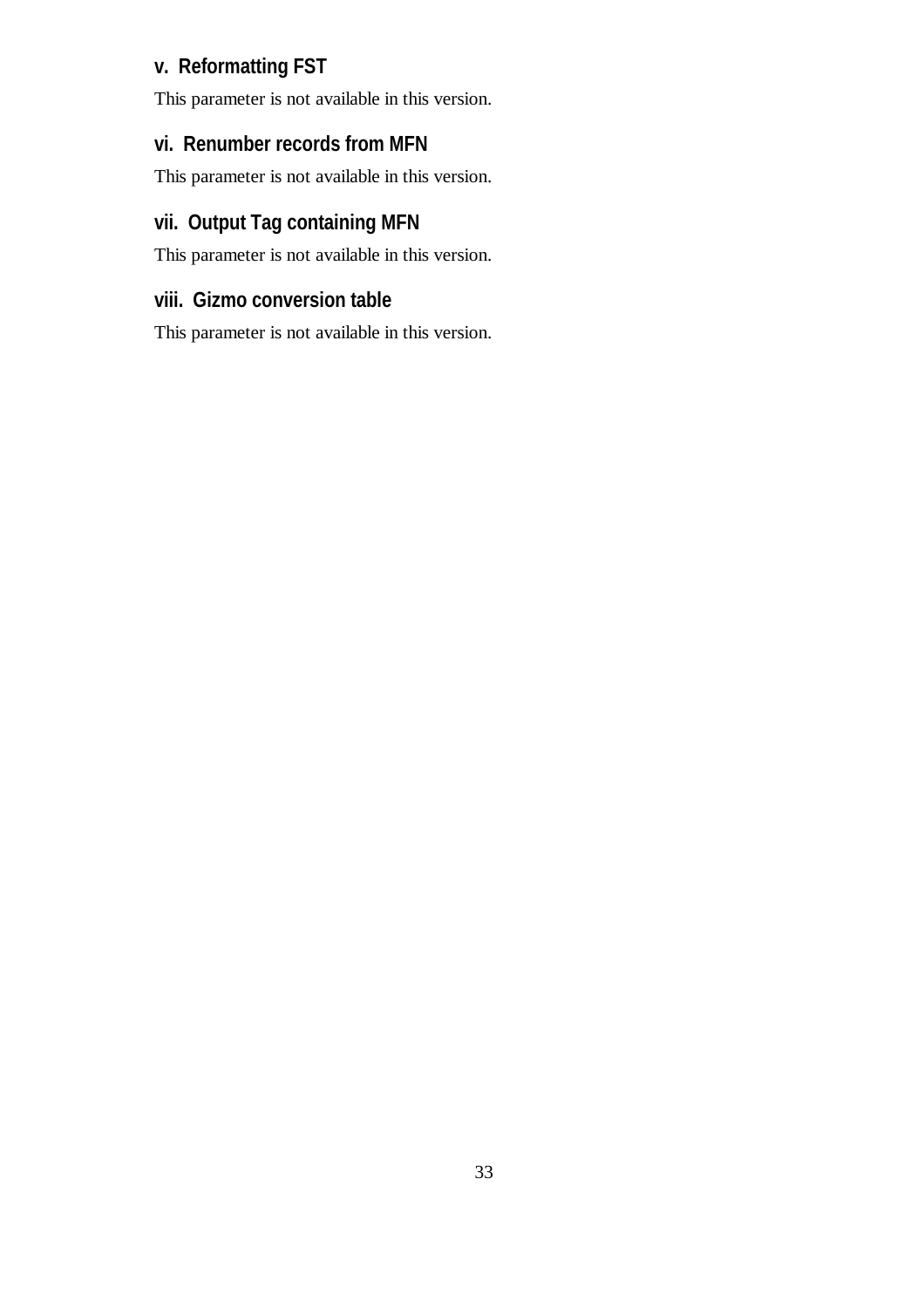# **5. The JAVAISIS Server**

## *A. Hardware and software requirements*

The minimum and recommended hardware requirements for running JAVAISIS Server are the following:

CPU: Pentium at 100Mhz or higher recommended

RAM: 16Mb or more recommended

HARD DISK with at least 5Mb free

Windows 95 or higher

JAVAISIS doesn't run under Windows 3.1. It runs under Windows 95, Windows 98, Windows NT and Windows 2000 without specific known problems.

If you do not have the Java Virtual Machine (JVIEW.EXE) installed in your Windows system, or if you have some problem to run JAVAISIS please read carefully our Web site http://web.tiscalinet.it/javaisis or write us at: javaisis@tiscalinet.it

For Unix systems, download and install the Java Development Kit or the Java Runtime Environment for your platform and look for the requirements; see on URL http://www.javasoft.com

## *B. Installing JAVAISIS Server on your computer*

### **1. JAVAISIS setup**

JAVAISIS Server is distributed as a single compressed file for each platform:

- 1. **jserver.zip** for Windows platforms;
- 2. **jserver.tar.gz** for Unix platforms.

You may expand this file in any position of your hard disk or your file system.

A **Javaisis\Server** directory will be created and all the files will be copied in there.

At the end of the extraction process you can delete the compressed file.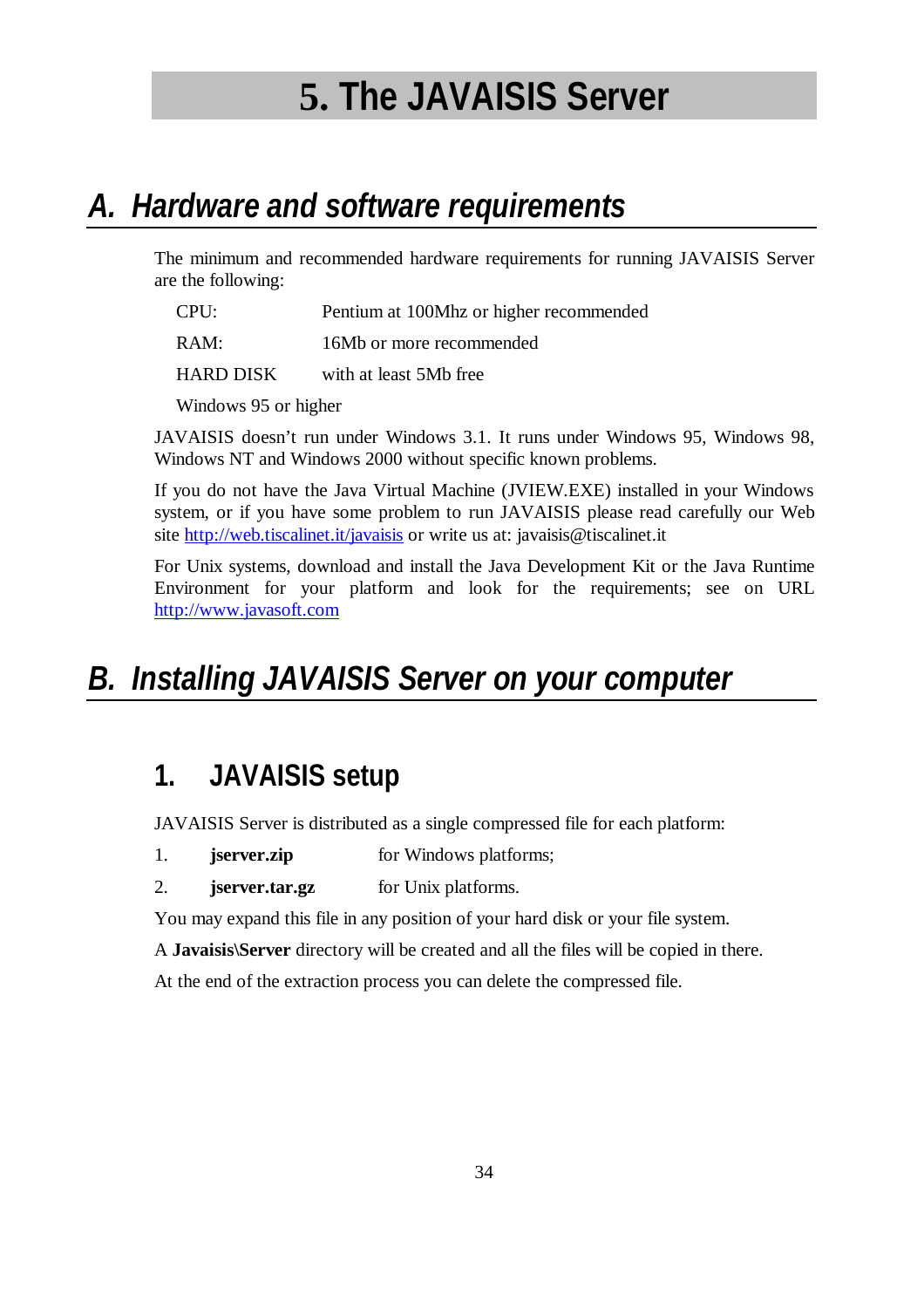### **1. SETUP.INF: IP Port parameters**

The file **SETUP.INF** contains system setup parameters. It is read only once, as soon as the JAVAISIS Server is started. During the installation process a default **SETUP.INF** file is created..

**SETUP.INF** is an ASCII text file which may be edited with any text editor such as **Notepad**.

It must contain the following three lines:

*Port number Shell path Timeout:minutes*

where:

| port number    | is the IP Port number to which JAVAISIS server listen for<br>connections (for example: 6555);                                                                                                                              |  |  |
|----------------|----------------------------------------------------------------------------------------------------------------------------------------------------------------------------------------------------------------------------|--|--|
| Shell path     | reserved for Unix platforms, it's the default shell Path to use (for<br>example $\Delta$ bin/sh).                                                                                                                          |  |  |
| <b>Timeout</b> | this parameter sets the lock timeout of Data Entry in minutes. For<br>example:<br>Timeout:15<br>after fifteen minutes the server will unlock the record automatically.<br>An appropriate message is displayed to the user. |  |  |

### **2. DBLIST: List of shared data bases**

The system file **DBLIST** contains an entry for each CDS/ISIS data base that you wish to share through the server. You may set different export/import/data entry rights for any one of them. It may be edited with any text editor such as **Notepad**. Each line is formatted as follows:

```
database name; format1[, formatN] … | access rights | password
```
where:

| database name   | is the data base that will be available for the connection through the<br>JAVAISIS Client;                                                                                                                                                                                  |
|-----------------|-----------------------------------------------------------------------------------------------------------------------------------------------------------------------------------------------------------------------------------------------------------------------------|
| forma1, format2 | one or more print format file (.PFT files), available for the Browse;                                                                                                                                                                                                       |
| access rights   | if you leave it blank export, import and data entry are not available<br>to the user (grayed), if $\bf{r}$ export is available, if $\bf{w}$ import is available<br>(may be also rw), if <b>d</b> data entry is available (in the sample CDS<br>database it is <b>rwd</b> ). |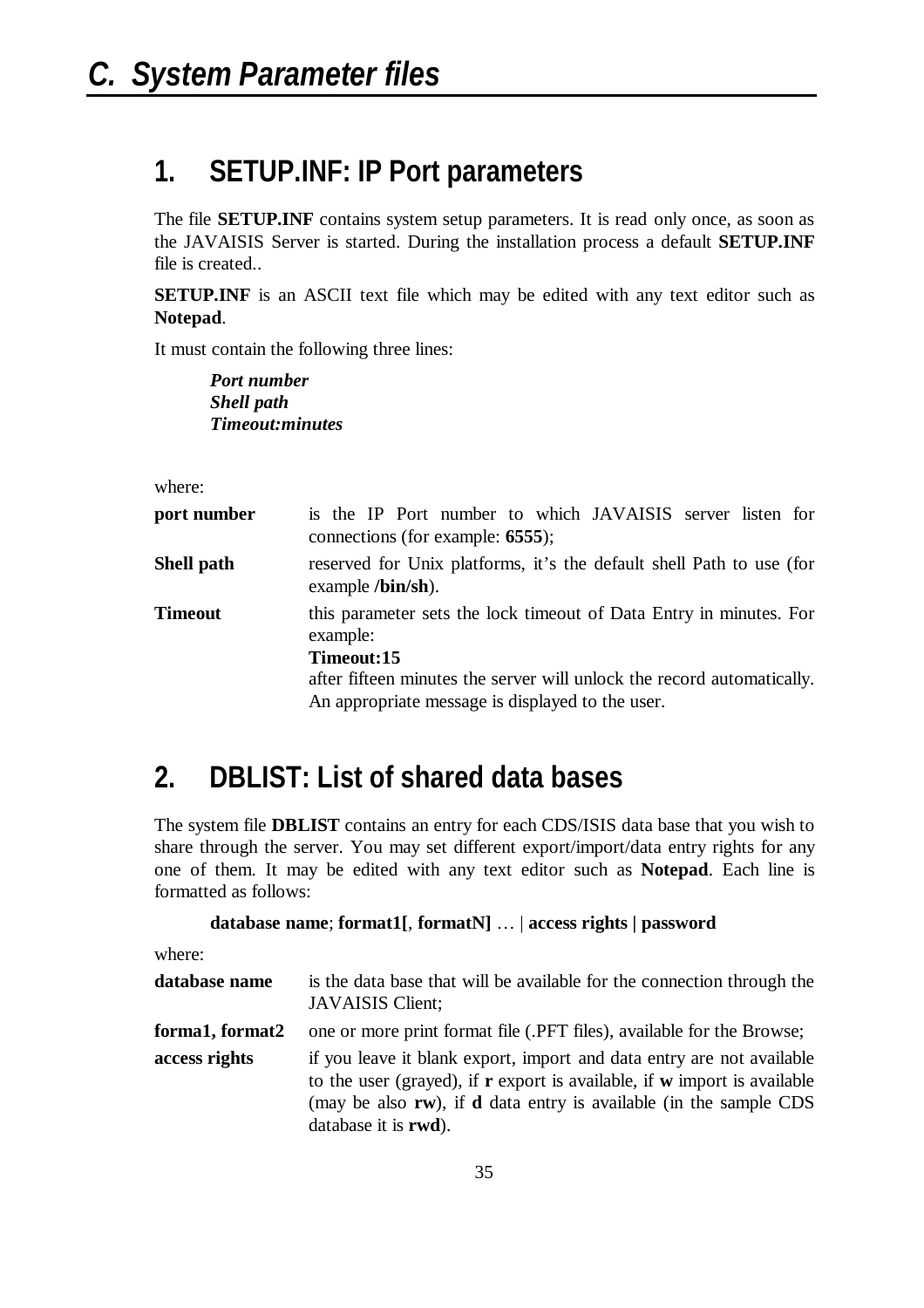**Password** you can here specify a case-sensitive password to better protect your data from accidental modifications. Be aware that this NOT a high level protection method.

Note that the first line of the **DBLIST** file defines the default data base which is automatically open as soon as a Client establish a connection to the server. All database listed here will appear as radio buttons on the right side of the browse window. The user will be able to change data base simply by clicking one of the radio buttons.

### **3. dbn.CIP: Data base path parameters**

Since JAVAISIS is based on BIREME's WWWISIS, a CISIS Parameter file is needed in order to share a given database. In particular, you have to create a **dbn.CIP** file (where *dbn* is the data base name) for each database you declared in the DBLIST file. It is also an ASCII text file which may be edited with any text editor such as **Notepad**. In general this file is used by WWWISIS to locate the CDS/ISIS database files on the server. Below is a typical configuration:

**cds.\*=c:\javaisis\server\cds\cds.\***

which means that all files related to the database CDS can be found in the directory c:\javaisis\server\cds.

Please refer to the WWWISIS Reference Manual for more information about this file.

### **4. dbn.FMT: Data Entry worksheets**

In order to allow Data Entry sessions on a given database you must give the the correct permission in the DBLIST file. Moreover, you may create a Data Entry worksheet file to control **which fields** the user will be able to edit. The dbn.FMT file (where dbn is the data base name) must be created in the database directory. It is very similar to the worksheet file of CDS/ISIS, but it is much simpler.

A **dbn.FMT** file is a ASCII text file which may be edited with any text editor such as **Notepad.** Enter as many lines as many worksheets you wish to add.

The syntax of each line is the following:

```
<worksheet name>:<tag>[,<tag>]
```
where:

**worksheet name** is the name of the worksheet that will appear in the Client Data Entry window;

**tag, tag ,....** are the tag numbers of the fields the user will be able to modify.

The Client Data Entry window will show the tag name instead of the tag number. Names are taken from the **dbn.FDT** which is also available in the data base directory on the Server.

The fields will be present in the same order as specified by the dbn.FMT file.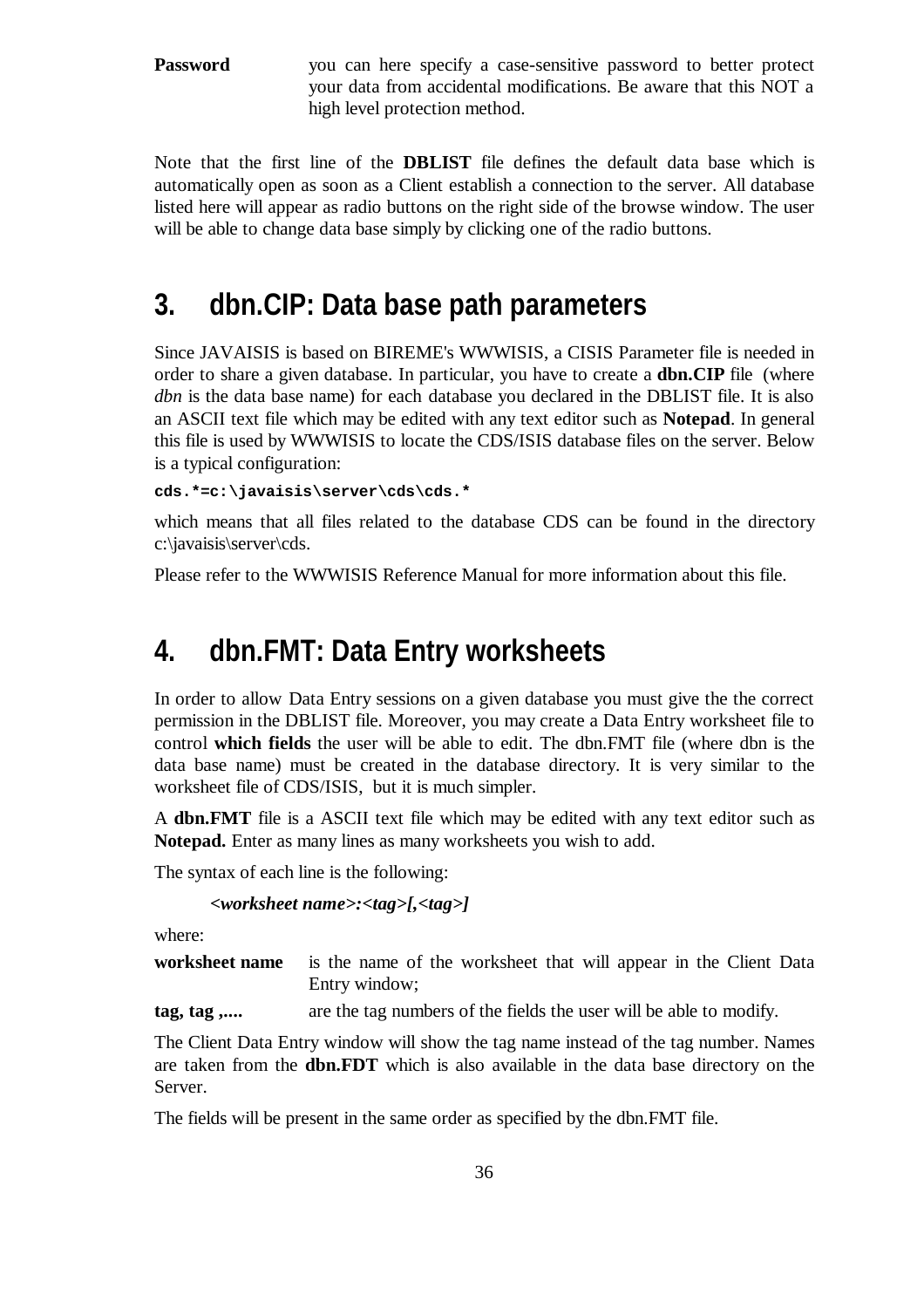If necessary the Data Entry window will divide the worksheet in more pages.

Please check the CDS.FMT file included in the Server distribution as an example.

As a last step for publishing your database on JAVAISIS please carefully read the next chapter about the formatting language.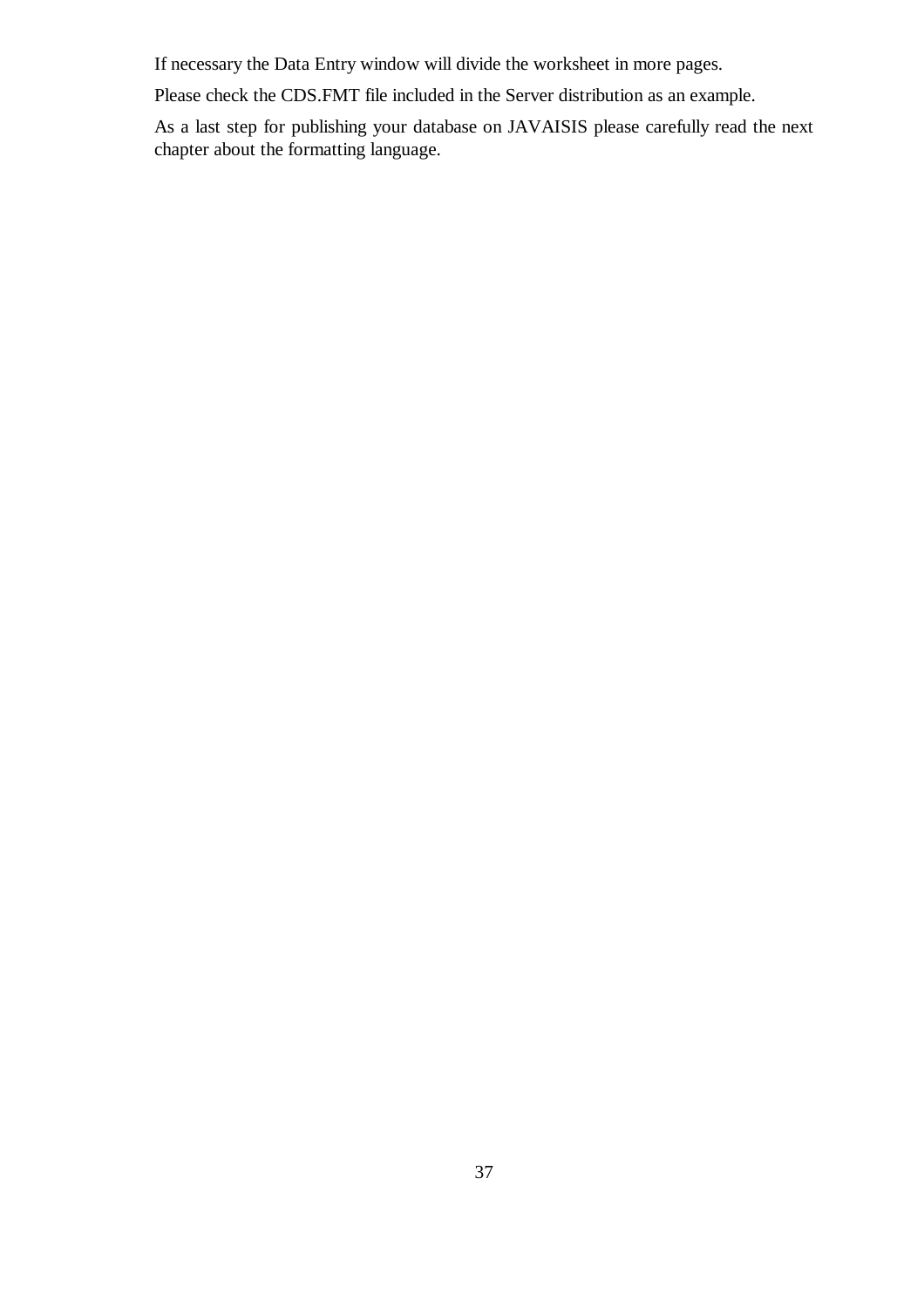# **6. The JAVAISIS Formatting Language**

## *A. Formatting rules*

The CDS/ISIS formatting language used by JAVAISIS is basically the same used by WWWISIS (please refer to its Reference Manual), but some new functions have been added. Note that some of them are **mandatory**:

### **1. Master File Number (mandatory)**

You **must** add to the main print format (the one corresponding to *format1* in the **DBLIST** file) the following command:

**'mfn='mfn/,**

at the very beginning of the format!

### **2. End spacing**

Remember to **add** the vertical spacing commands

**/#**

as the last commands of the default print format (see CDS.PFT in the sample data base).

## *B. New commands*

### **1. Character formatting commands**

This set of commands concerns the appearance of text characters. They are coded as follows:

| <b>Command</b> | <b>Function</b>          |
|----------------|--------------------------|
| $\{bxxxx\}$    | Display 'xxxx' in bold   |
| $\{ixxxx\}$    | Display 'xxxx' in italic |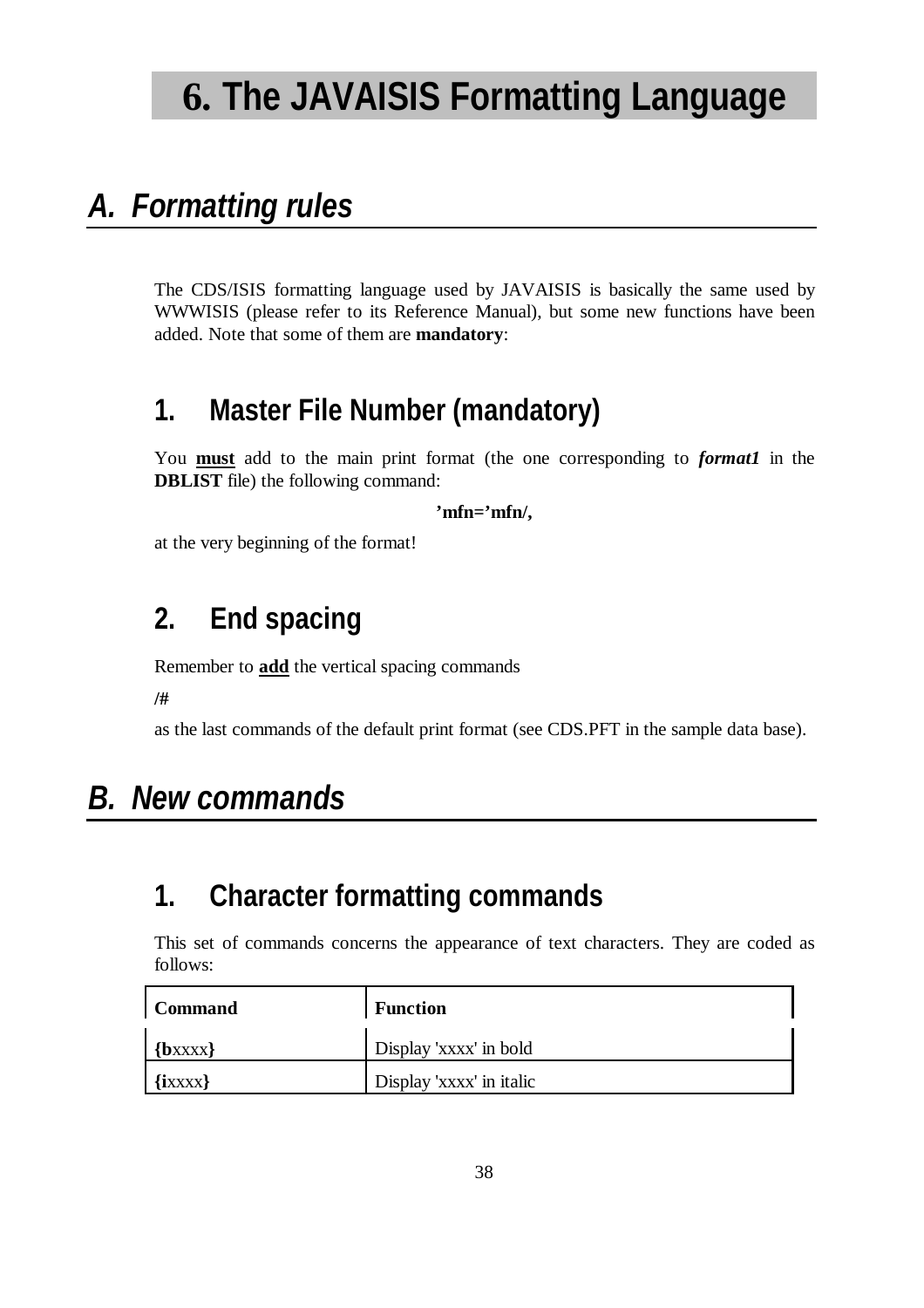In order to use this commands you have to as literals and put them between single or double quotes ('...' or "..."). For example:

 $..., "{b", v124."}"...$ 

to display the tag 124 in bold characters.

### **2. Adding Hypertext links to formats: the LINK command**

As the **LINK** command of CDS/ISIS for Windows allows you to add interactivity to your format, the **l** command lets you setup a link to execute an external program. For example, in CDS.PFT you will find a link to execute the Netscape browser.

The general syntax is:

**{l***text to print***|***external program call***}**

The '*text to print'* will be displayed on the screen in the Browse window in red. When clicked, the '*external program call*' will be executed.

### **3. Adding Hypertext links to search**

The **s** command lets you setup a link for executing a new search.

The general syntax is:

**{s***text to display***|***term***}**

The '*text to display*' will be displayed in the Browse window in blue. Clicking this text will execute a new search for term, and the result are displayed in a new window.